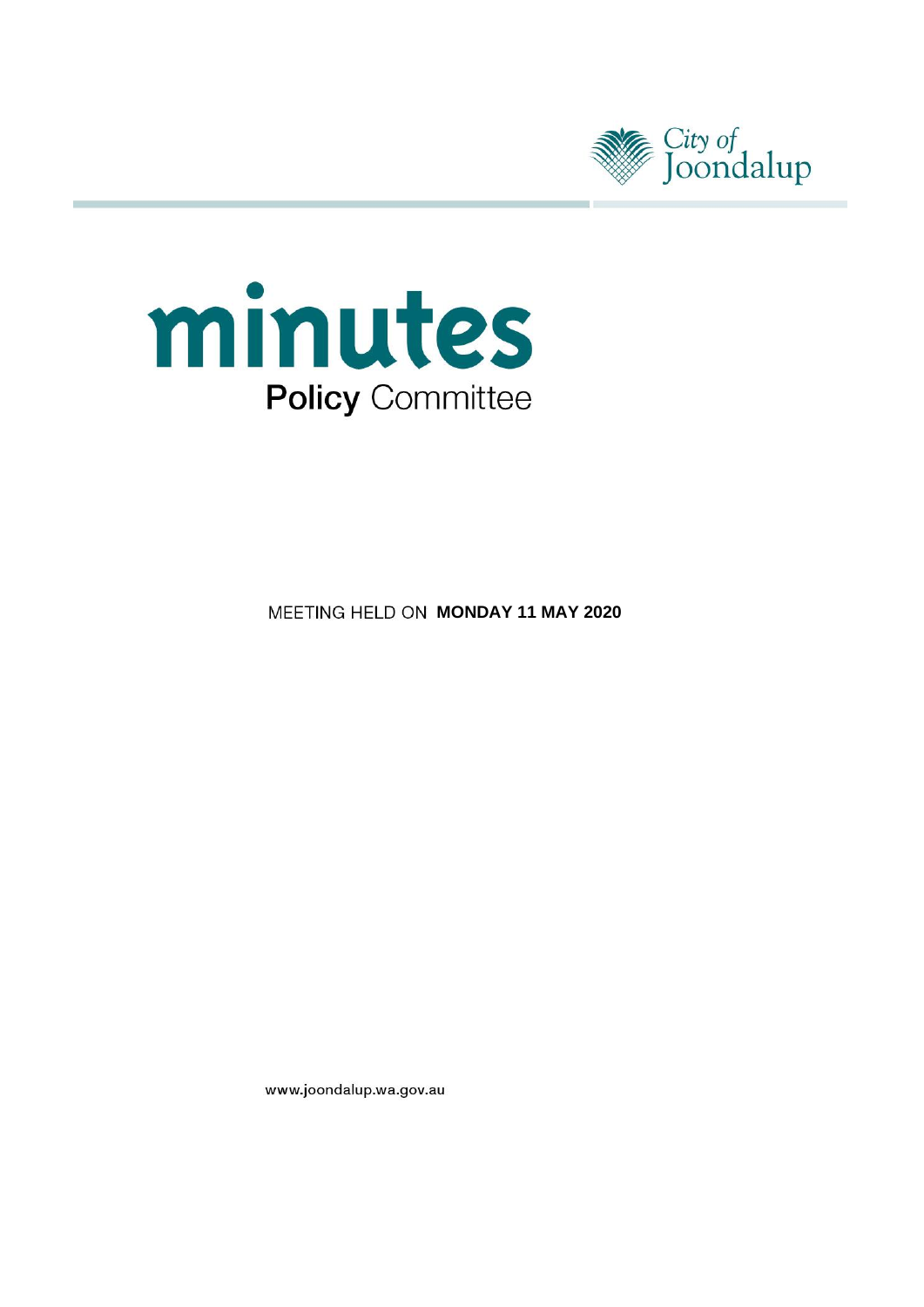## **TABLE OF CONTENTS**

| Item No.       | <b>Title</b>                                                                   | Page No. |
|----------------|--------------------------------------------------------------------------------|----------|
|                | <b>Declaration of Opening</b>                                                  | 3        |
|                | <b>Declarations of Interest</b>                                                | 4        |
|                | Apologies / Leave of absence                                                   | 4        |
|                | <b>Confirmation of Minutes</b>                                                 | 4        |
|                | Announcements by the Presiding Member without discussion                       | 4        |
|                | Identification of matters for which the meeting may be closed<br>to the public | 4        |
|                | <b>Petitions and Deputations</b>                                               | 4        |
|                | <b>Reports</b>                                                                 | 5        |
| $\mathbf{1}$   | Attendance at Events Policy                                                    | 5        |
| $\overline{2}$ | Election Signs in City Road Reserves                                           | 17       |
| 3              | <b>Elected Members Communications Policy</b>                                   | 24       |
| $\overline{4}$ | Draft Revised Alfresco Activities Local Planning Policy                        | 28       |
| 5              | Amendment to Purchasing Policy                                                 | 35       |
|                | <b>Urgent Business</b>                                                         | 38       |
|                | Motions of which previous notice has been given                                | 38       |
|                | <b>Requests for Reports for future consideration</b>                           | 38       |
|                | <b>Closure</b>                                                                 | 38       |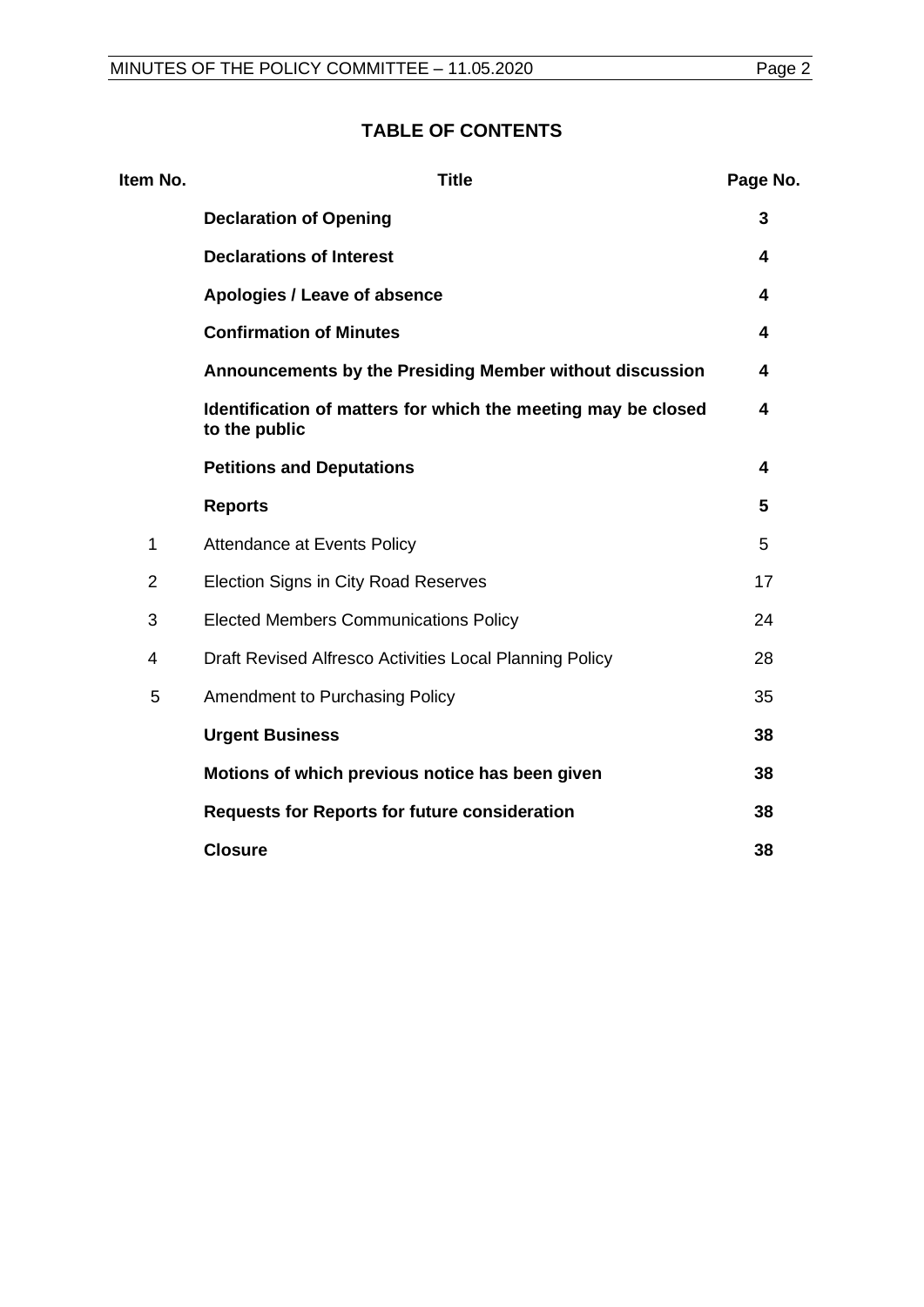# **CITY OF JOONDALUP**

## **MINUTES OF THE POLICY COMMITTEE MEETING HELD BY ELECTRONIC MEANS ON MONDAY 11 MAY 2020.**

## **ATTENDANCE**

## **Committee Members**

Cr Christine Hamilton-Prime *Presiding Member* Mayor Hon. Albert Jacob, JP Cr Kerry Hollywood *Deputy Presiding Member* Cr Christopher May *from 5.59pm* Cr Nige Jones *absent from 7.10pm to 7.13pm* Cr Russ Fishwick, JP Cr John Chester

**Deputising for Cr May**  Deputising for Cr May **to 5.59pm** 

## **Observers**

Cr John Raftis *from 5.46pm* Cr Tom McLean, JP

Cr John Logan

## **Officers**

Mr Garry Hunt Chief Executive Officer Mr Jamie Parry **Director Governance and Strategy** Ms Dale Page **Director Planning and Community Development** *absent from 7.12pm to 7.14pm* Mr Mat Humfrey **Director Corporate Services** Mr Brad Sillence Manager Governance Mrs Vivienne Stampalija Governance Coordinator

## <span id="page-2-0"></span>**DECLARATION OF OPENING**

The Presiding Member declared the meeting open at 5.45pm.

Cr Russell Poliwka *from 5.59pm absent from 6.40pm to 6.41pm absent from 6.55pm to 6.58pm* Cr Suzanne Thompson *absent from 6.50pm to 6.51pm*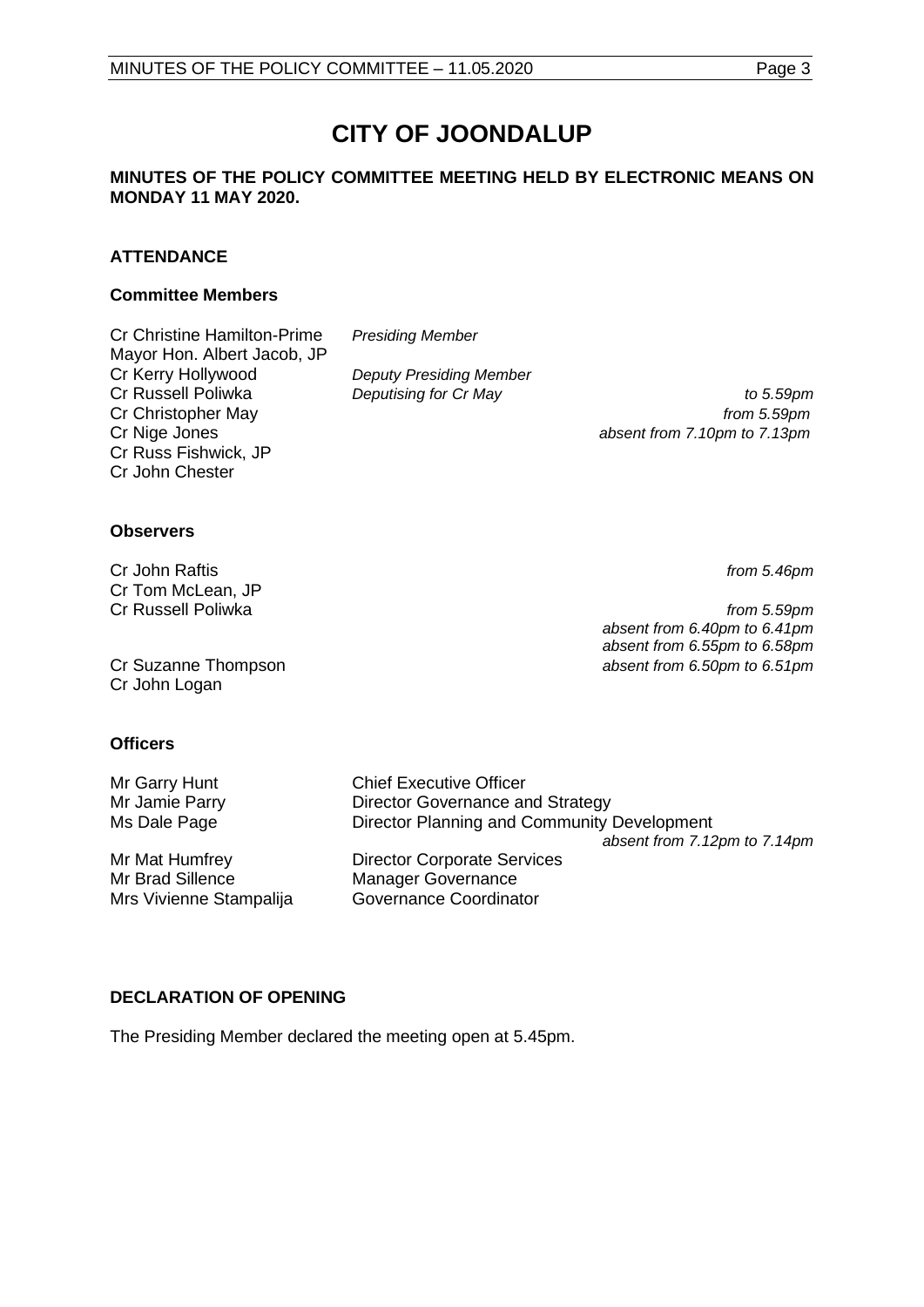## <span id="page-3-0"></span>**DECLARATIONS OF INTEREST**

Nil.

## <span id="page-3-1"></span>**APOLOGIES / LEAVE OF ABSENCE**

## **Leave of Absence previously approved**

Cr Christine Hamilton-Prime 1 May to 8 June 2020 inclusive.

## <span id="page-3-2"></span>**CONFIRMATION OF MINUTES**

## MINUTES OF THE POLICY COMMITTEE HELD ON 24 FEBRUARY 2020

**MOVED Cr Hollywood, SECONDED Cr Fishwick that the minutes of the meeting of the Policy Committee held on 24 February 2020 be confirmed as a true and correct record.**

## **The Motion was Put and CARRIED (7/0)**

**In favour of the Motion:** Cr Hamilton-Prime, Mayor Jacob, Crs Chester, Fishwick, Hollywood, Jones and Poliwka.

## <span id="page-3-3"></span>**ANNOUNCEMENTS BY THE PRESIDING MEMBER WITHOUT DISCUSSION**

Nil.

## <span id="page-3-4"></span>**IDENTIFICATION OF MATTERS FOR WHICH THE MEETING MAY BE CLOSED TO THE PUBLIC**

In accordance with Clause 5.2 of the City's *Meeting Procedures Local Law 2013*, this meeting was not open to the public.

## <span id="page-3-5"></span>**PETITIONS AND DEPUTATIONS**

Nil.

*Cr Raftis entered the electronic meeting at 5.46pm.*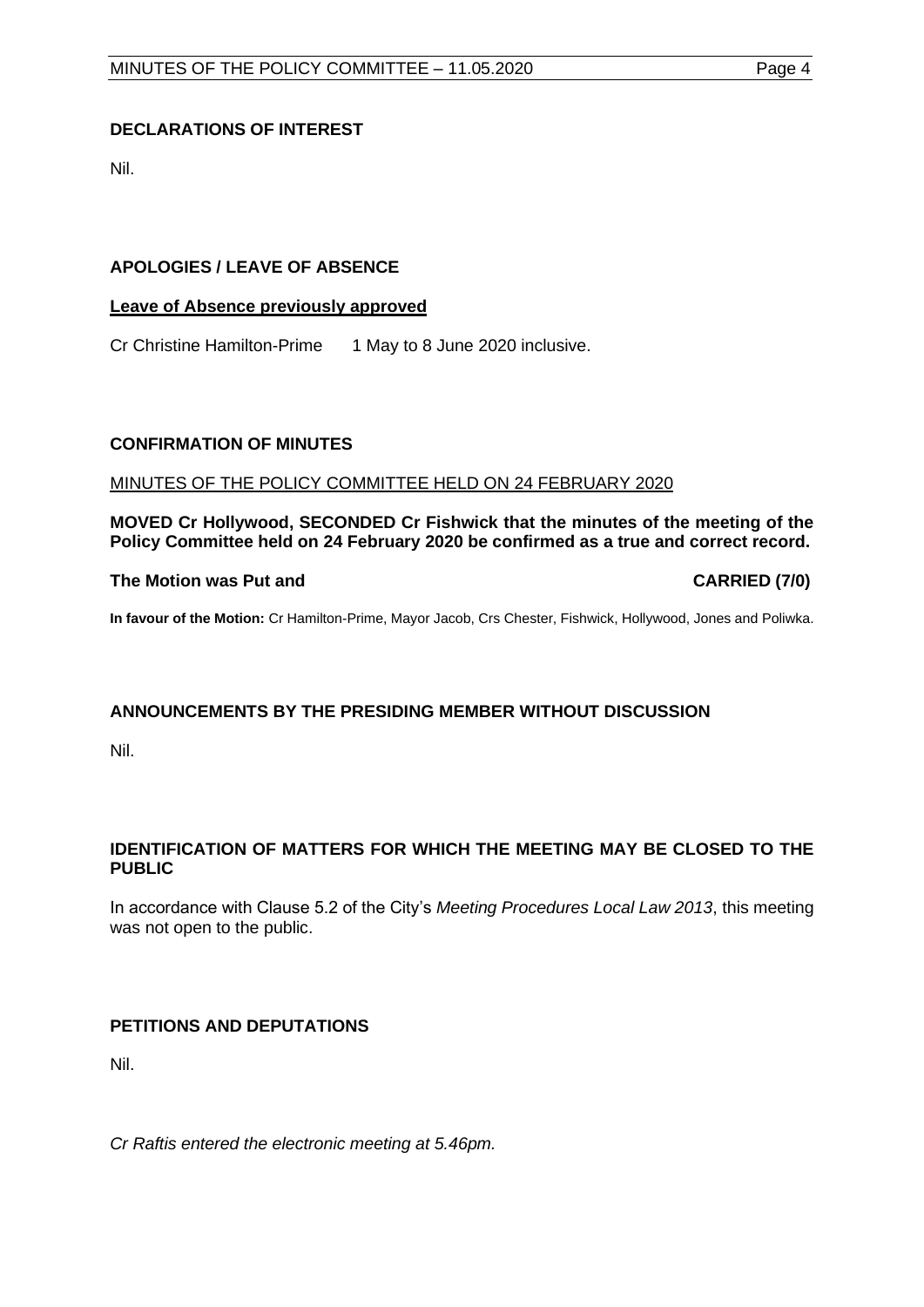## <span id="page-4-0"></span>**REPORTS**

# <span id="page-4-1"></span>**ITEM 1 ATTENDANCE AT EVENTS POLICY WARD** All **RESPONSIBLE** Mr Jamie Parry **DIRECTOR** Governance and Strategy **FILE NUMBER** 108509, 101515 **ATTACHMENT** Attachment 1 Draft *Attendance at Events Policy.* **AUTHORITY / DISCRETION** Legislative - includes the adoption of local laws, planning schemes and policies.

## **PURPOSE**

For Council to adopt a new *Attendance at Events Policy*.

## **EXECUTIVE SUMMARY**

On 20 October 2019 the *Local Government Legislation Amendment Act 2019* came into operation that introduced a range of amendments to the *Local Government Act 1995.* Several of these amendments related to introducing a new gifts framework for elected members and the Chief Executive Officer.

Due to these changes, local governments must also prepare and adopt a policy that relates to the attendance of elected members and Chief Executive Officers at events such as concerts, conferences and functions. The policy must address the provision of tickets to events; payments in respect of attendance and approval of attendance by the local government; and the criteria for approval.

In view of this, a new *Attendance at Events Policy* has been developed to address the new legislative requirements which also extends to the City's employees, not just elected members and the Chief Executive Officer.

*It is therefore recommended that Council ADOPTS the Attendance at Events Policy, as detailed in Attachment 1 to this Report.* 

## **BACKGROUND**

In 2017 the State Government announced a review of the *Local Government Act 1995* (the Act) which is the first significant reform of local government conducted in more than two decades. The objective of the review, conducted in phases, is for Western Australia to have a new, modern Act that empowers local governments to better deliver for their communities.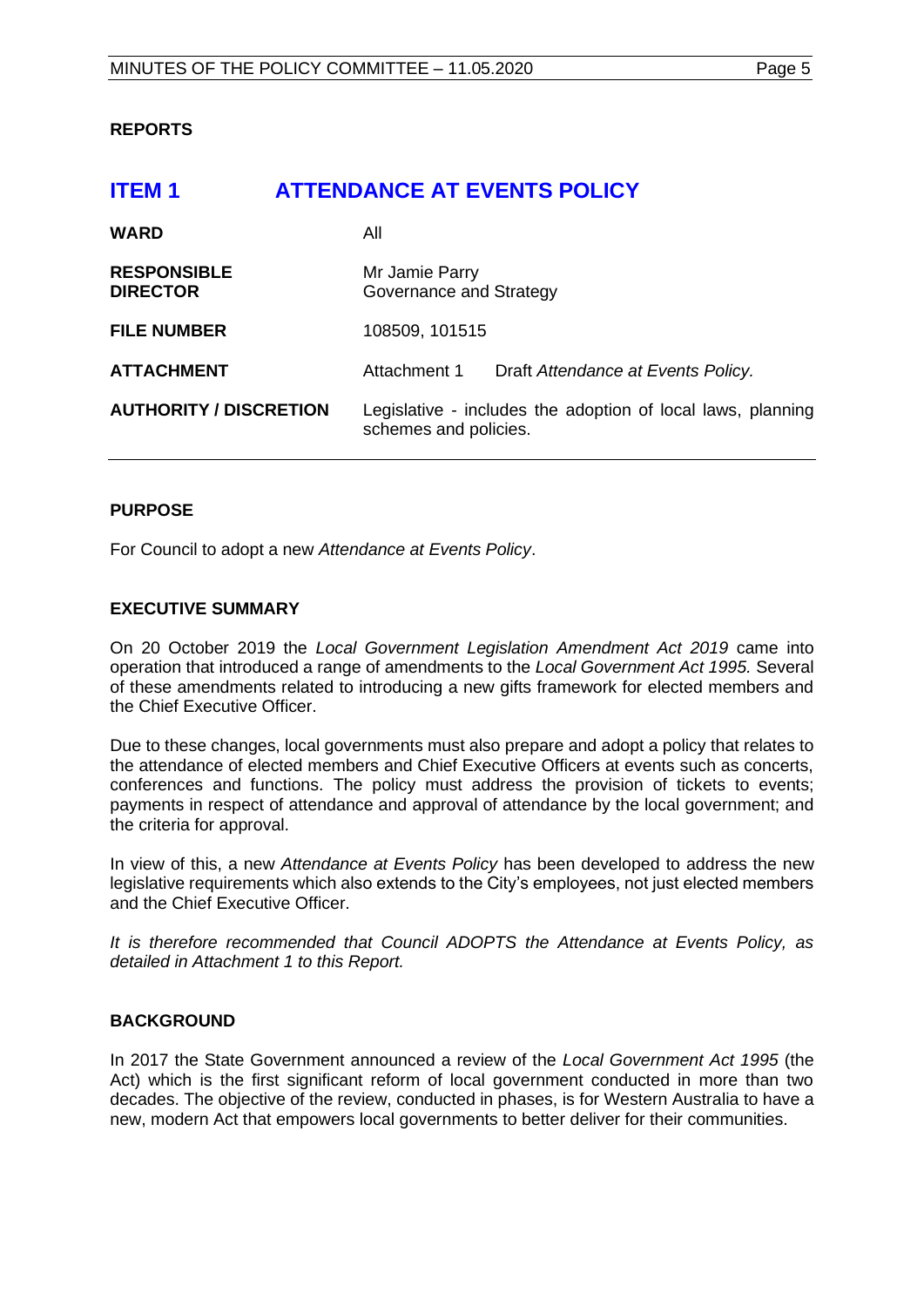As a result of the consultation undertaken as part of phase one of the review, the *Local Government Legislation Amendment Act 2019* came into operation on 20 October 2019 that introduced a range of amendments to the *Local Government Act 1995.* Several of these amendments related to introducing a new gifts framework for elected members and the Chief Executive Officer, as well as the need for local governments to develop an attendance at events policy.

Given the important role elected members and many local government employees as decision makers in positions of power, the new framework is purported to reflect the community's expectations that decision makers in local government are free from improper influence. This new framework has introduced new gift disclosure requirements for elected members and Chief Executive Officers, both generally and at meetings, as well as the need for local governments to prepare and adopt a policy that relates to the attendance on elected members and Chief Executive Officer at events, such as concerts, conferences and functions.

The new section 5.90A of the Act that relates to the need for a policy is detailed as follows:

## *"5.90A. Policy for attendance at events*

*(1) In this section —*

*event includes the following —*

- *(a) a concert;*
- *(b) a conference;*
- *(c) a function;*
- *(d) a sporting event;*
- *(e) an occasion of a kind prescribed for the purposes of this definition.*
- *(2) A local government must prepare and adopt\* a policy that deals with matters relating to the attendance of council members and the CEO at events, including —*
	- *(a) the provision of tickets to events; and*
	- *(b) payments in respect of attendance; and*
	- *(c) approval of attendance by the local government and criteria for approval; and*
	- *(d) any prescribed matter.*

*\* Absolute majority required.*

*(3) A local government may amend\* the policy.*

*\* Absolute majority required.*

- *(4) When preparing the policy or an amendment to the policy, the local government must comply with any prescribed requirements relating to the form or content of a policy under this section.*
- *(5) The CEO must publish an up-to-date version of the policy on the local government's official website."*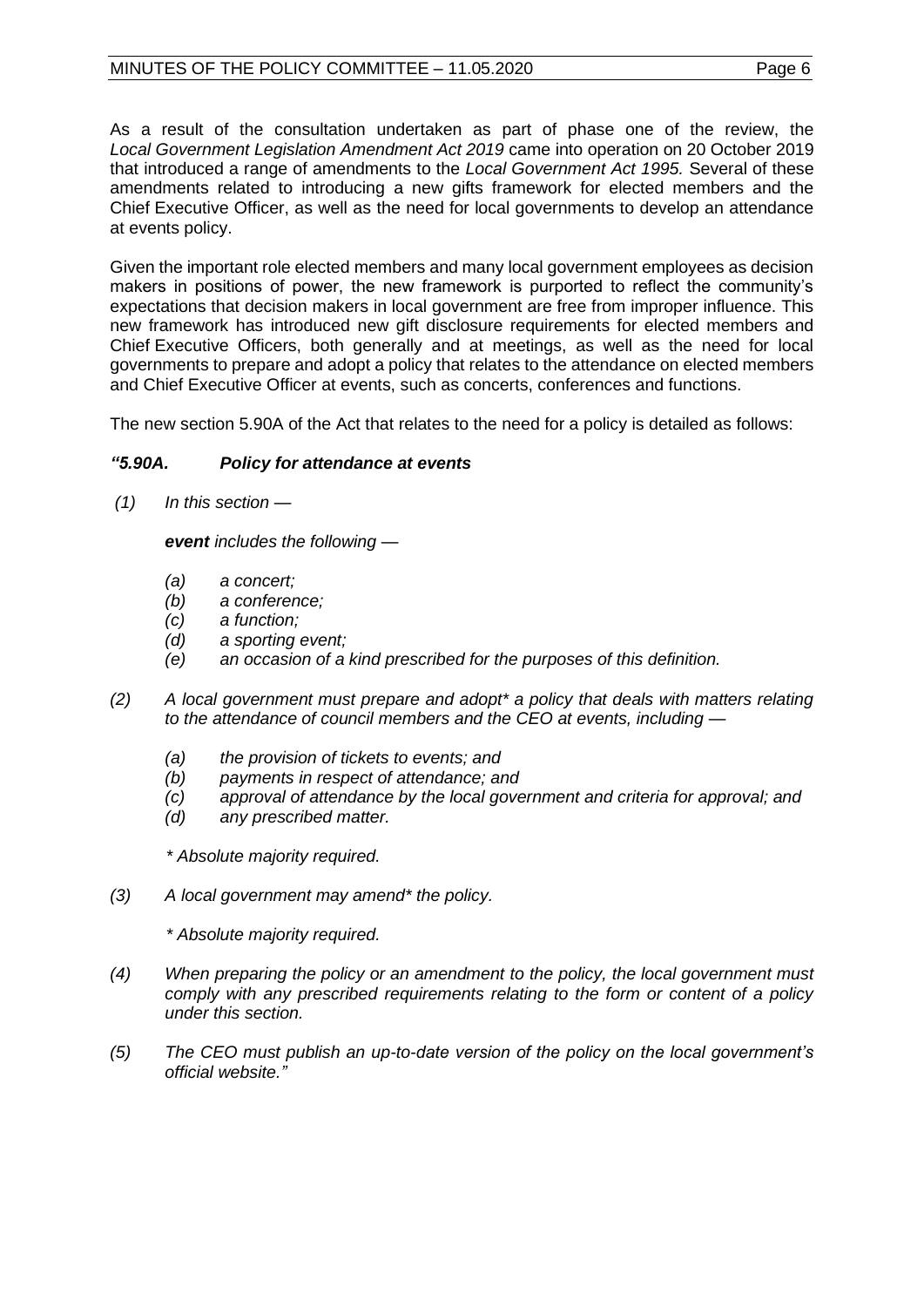In the main, a gift or ticket to, or that otherwise relates to a person's attendance at, an event that is in accordance with the policy will be exempt from the new conflict of interest provisions at meetings, that have also been introduced. As per the new requirements of the Act the Elected Member (or Chief Executive Officer) who accepts a ticket under the new policy will not be required to disclose the interest at a meeting where the donor has a matter before Council and will be able to participate in the decision-making process (or the provision of advice to Council for the Chief Executive Officer).

As the new legislative provisions have introduced a mandatory requirement for local governments to adopt a policy, a new policy has been developed for Council's consideration.

## **DETAILS**

The new requirements within the Act state that the policy must deal with matters relating to the attendance of elected members and the Chief Executive Officer at events, including:

- (a) the provision of tickets to events
- (b) payments in respect of attendance
- (c) approval of attendance by the local government and criteria for approval
- (d) any prescribed matter (currently none are stipulated in the *Local Government (Administration) Regulations 1996)*.

In view of this the policy could include matters such as:

- who invitations are to be directed to
- who authorises attendance at an event, including how the decision is made for an elected member or Chief Executive Officer to attend an event
- how many people are authorised to attend an event
- who is responsible for the cost of attending (if any), including whether there is a requirement for the elected member or Chief Executive Officer to contribute to the cost, particularly if the person's partner is attending
- whether there are any pre-authorised events
- whether the location of the event is within the district
- attendance at sponsored events
- attendance at events that are outside the policy.

In a legislative sense, the acceptance of a ticket to an event could be considered a 'gift' as per the definition under the Act. However, one of the difficulties presented to local governments is the highly legalistic definition of a "gift" under the Act, and the way that it applies to elected members and employees in terms of disclosure requirements and the application of the requirements under the new policy. As per section 5.57 of the Act, a gift is defined in the following way:

## *"gift means*:

- *(a) a conferral of a financial benefit (including a disposition of property) made by 1 person in favour of another person unless adequate consideration in money or money's worth passes from the person in whose favour the conferral is made to the person who makes the conferral; or*
- *(b) a travel contribution."*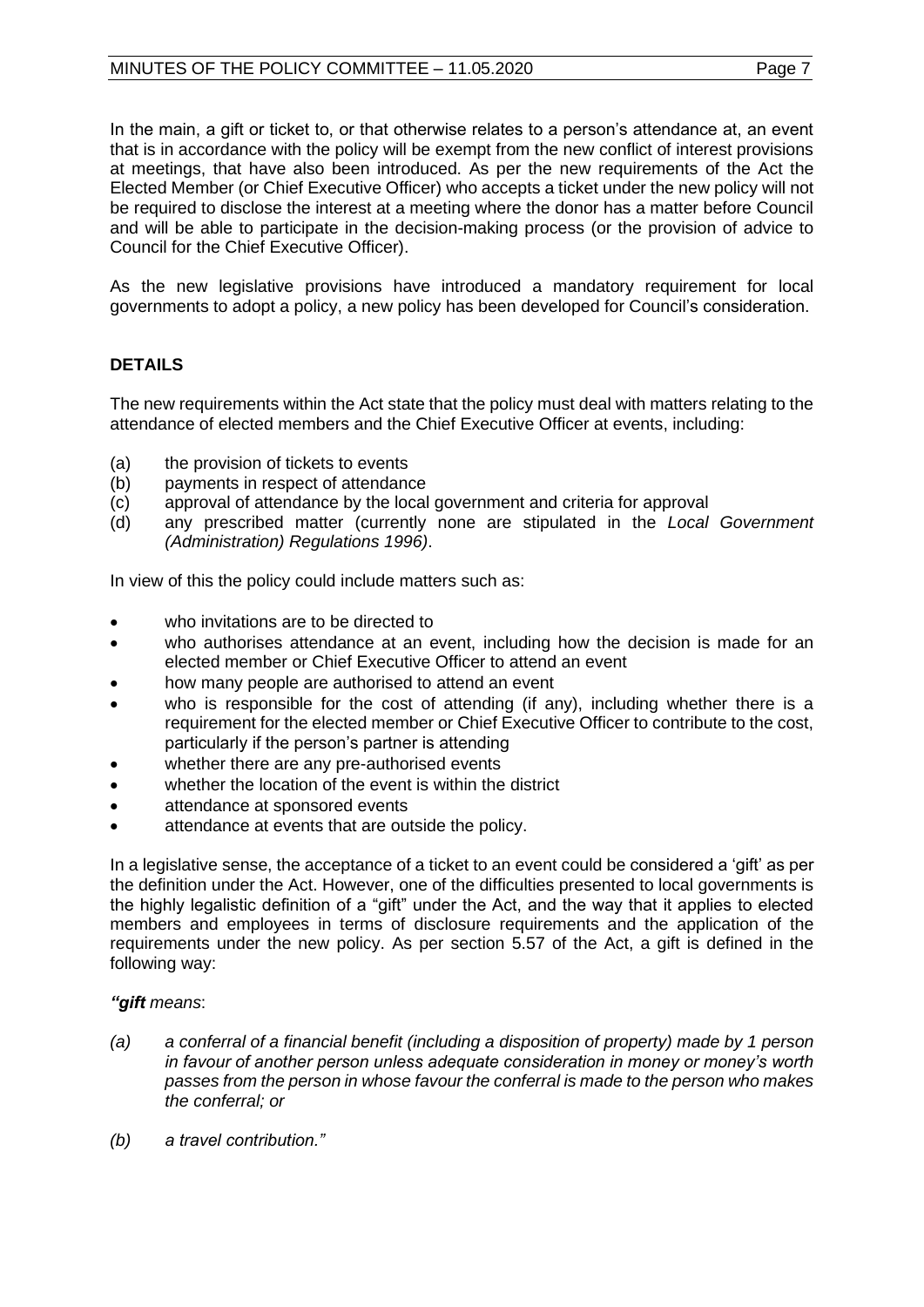In essence a 'gift', has three components:

- 1 Any disposition of property, or the conferral of any other financial benefit.<br>2 Made by one person in favour of another.
- Made by one person in favour of another.
- 3 Without 'adequate' consideration passing from the recipient to the donor.

In the definition of 'gift', while the first two components above are relatively easy to determine, the third component of consideration is an important and crucial concept in terms of whether something is a gift or not. In plain terms consideration is 'something of value' to a person.

With any gift therefore it is necessary to assess:

- 1 the value of the gift received by the Elected Member or employee
- 2 the value of any consideration, if any, passing from that Elected Member or employee to the person (or organisation) providing the gift.

There are often significant practical difficulties in determining each of those two values. However, if the value of the second outweighs the value of the first, it is not deemed a gift. This is an important concept in terms of where an elected member accepts a ticket and is performing their role at an event as a community representative (such as where they may network and liaise with community individuals / groups within the district). Clarification within the policy has been attempted in circumstances where the attendance at an event by an Elected Member would be seen to be in the fulfilment of their role as an Elected Member.

In view of this, the draft *Attendance at Events Policy* (detailed as Attachment 1) has been developed to account the above matters and those requirements under the Act, the details and reasoning behind its structure is as follows:

## Application

Although the legislation prescribes the policy only relates to elected members and the Chief Executive Officer, the draft policy will also apply to all employees at the City. Tickets to events are offered across the organisation in a range of circumstances and therefore, any provisions that are required of elected members and the Chief Executive Officer, should also apply to employees.

## **Definitions**

To aid in the understanding of the policy, a list of definitions has been included which draws on the legislative definitions of both an 'event' (as provided by in section 5.90A of the Act) and 'gift' (as provided by section 5.57 of the Act). As stated above, it is important to recognise that a ticket to an event may be considered a 'gift' for the purposes of the legislation and the City's *Code of Conduct* and therefore gift disclosure requirements, or indeed restrictions for employees, may apply.

In the absence of a legislated definition, the policy has also defined a 'ticket' to include an admission ticket to an event, or an invitation to attend an event, or a complimentary registration to an event, that is offered by a third party. It is generally felt that these situations would constitute a ticket for the purposes and intent of the legislation.

## **Statement**

The statement introduces some background information to aid in the understanding of the policy, but in the main reflects that the policy has been created to comply with the requirements of section 5.90A of the Act.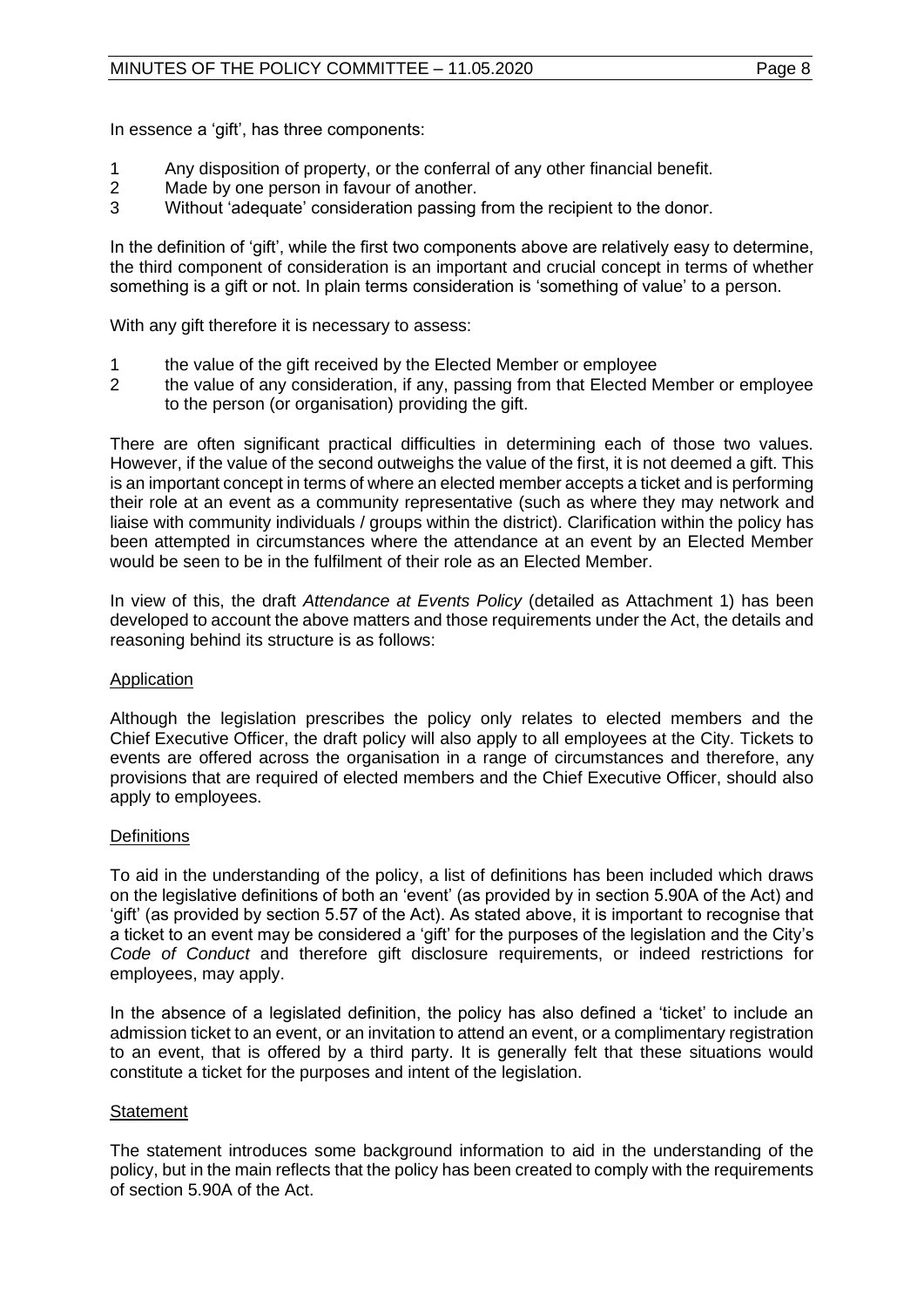## Pre-approved events

Section 5.90A of the Act requires the policy to include the approval of attendance at an event and the criteria for that approval. Instead of requiring approval to attend an event under every circumstance that is likely to occur throughout the City, the policy has been drafted to include a range or pre-approved events in which an Elected Member, Chief Executive Officer, or employee can attend automatically.

Firstly, it is recommended attendance is automatically approved where the person has an official role or acting in an official capacity, such as:

- performing a speaking role or some other welcoming role
- participating as a member of a discussion panel or judging panel
- presenting at the event as part of the event program
- representing the City of Joondalup at a sponsorship acknowledgement event or award ceremony, where the primary purpose of attendance is not for the entertainment of the individual Elected Member or employee, but enable the City to fulfil its role, and exercise its rights and benefits, as a sponsor
- presenting awards or prizes to others on behalf of the City
- attending an exhibition or display where the City, its programs or services are being showcased at the event.

In such situations, it is likely the role performed by the person could be deemed as being fully adequate consideration against the value of the ticket offered, and therefore would not be deemed a gift for the purposes of the legislation or the City's *Code of Conduct.* However, the person would still need to make such an assessment to ensure compliance with the gift disclosure requirements or seek further advice from the City's administration.

There are also a range of third parties that have significant interest in the role of local governments or the City's activities specifically, and it is therefore suggested that tickets offered by the following third parties be considered as pre-approved events also:

- The Western Australian Local Government Association.
- The Australian Local Government Association.
- Local Government Professionals WA.
- A department of the Public Service.
- A government department of another State, a Territory or Commonwealth.
- A State or Federal Member of Parliament, other than for party political events or fundraisers.
- A local government or regional local government.
- Major professional or industry association(s) relevant to local government activities.
- A stakeholder partner of the City.
- A civic / cultural / community organisation within the City of Joondalup.
- Educational institutions.
- A not-for profit organisation.

## Non-approved events

It is recommended the above "pre-approved events", only relate to those events being held within the Perth Metropolitan area under those circumstances, as it is likely, more often than not, that events may be held outside of the City's boundaries.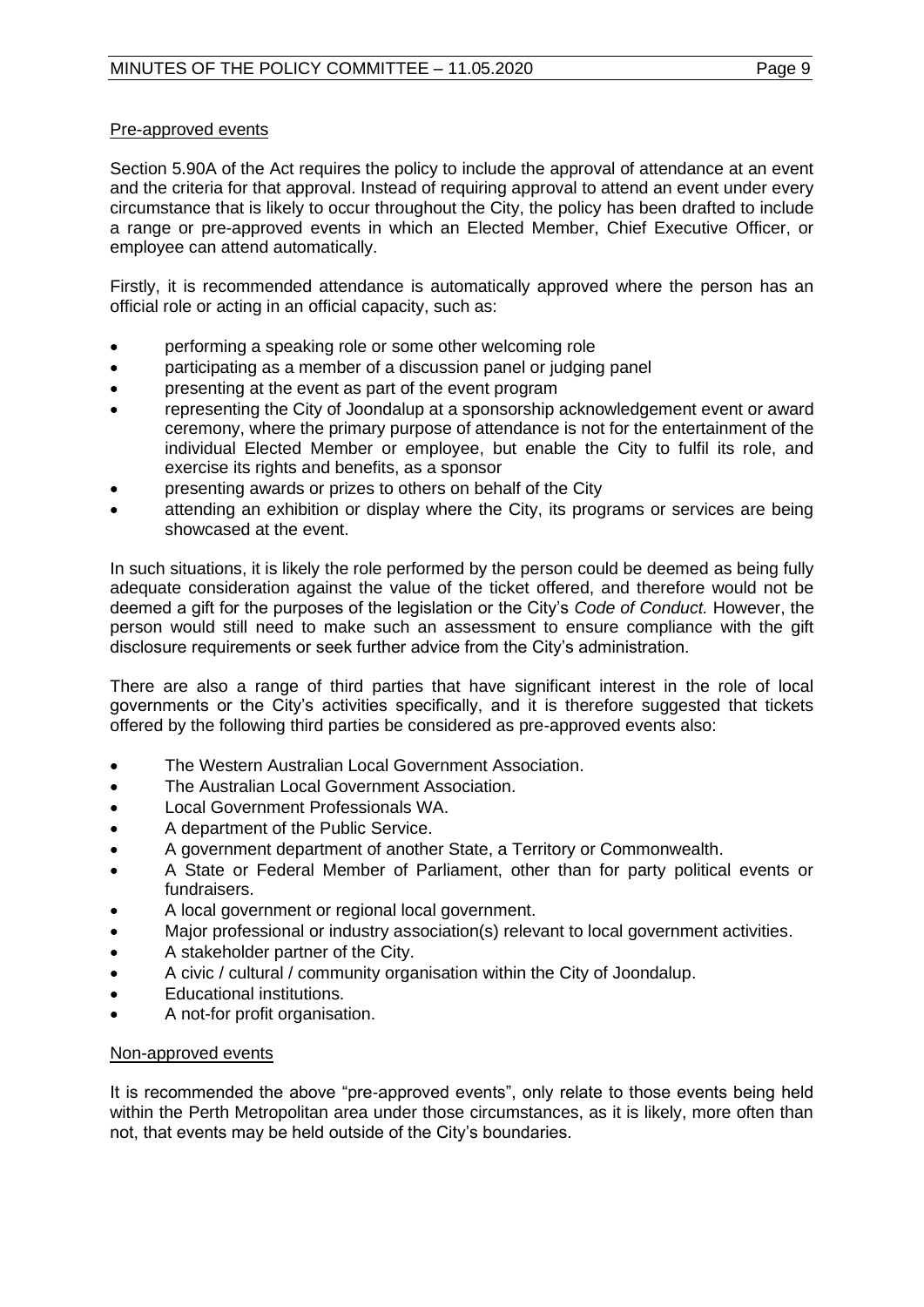The Perth Metropolitan area has also been suggested as an automatic right as any events outside this area may require additional costs associated with attendance, such as accommodation or other travel expenses, and therefore some level of approval should be required in such instances.

In this regard, it is suggested where a ticket to an event is not a pre-approved event, approval from the Chief Executive Officer (or the Mayor for the Chief Executive Officer) is required based on a set of criteria, such as:

- (a) who is providing the ticket to the event (the organiser of the event, or a third party)
- (b) the location of the event in relation to the City's district
- (c) the role of the Elected Member or employee when attending the event (that is presenter, participant or observer)
- (d) whether the event is sponsored by the City
- (e) the Elected Member's or employee's justification of the benefit to the City and the City's community through the attendance at the event
- (f) how many people should be authorised to attend the event
- (g) any costs associated in attending the event
- (h) whether advice following the attendance at the event is required.

To support transparency and accountability, it is also recommended advice on the outcomes of the attendance be provided to the Chief Executive Officer, when deemed necessary. Such advice may include:

- the nature of the event
- the stated benefits to the City or the Joondalup community in attending the event
- what the elected member or employee observed by attending the event
- any networking links that were made or stakeholder interactions
- how attendance benefited the elected member's or employee's role at the City generally.

Such reporting was a recommendation with the 2015 Public Sector Commission's investigation in to the gifts and hospitality benefits at Healthways, and the City should consider such recommendations in drafting its governance approach towards the acceptance of tickets to events.

## Free tickets to the City for events

Although not a common occurrence, the City itself may receive tickets from third parties to attend events. It is suggested that such situations be included in the policy with the provision that the Chief Executive Officer will distribute such tickets as he / she thinks fit and if attendance is deemed to satisfy the approval criteria detailed within the policy. Distribution could also include to the community as part of giveaways or prize draws the City may undertake from time to time.

One of the major difficulties in terms of such tickets being supplied to the City and then passed on to an Elected Member, is that a local government is prohibited, under section 5.100A of the Act, from giving to an Elected Member any gift (of any value), unless in the prescribed circumstances set out in regulations 34AC of the *Local Government (Administration) Regulations 1996* (that is on the occasion of an Elected Member's retirement).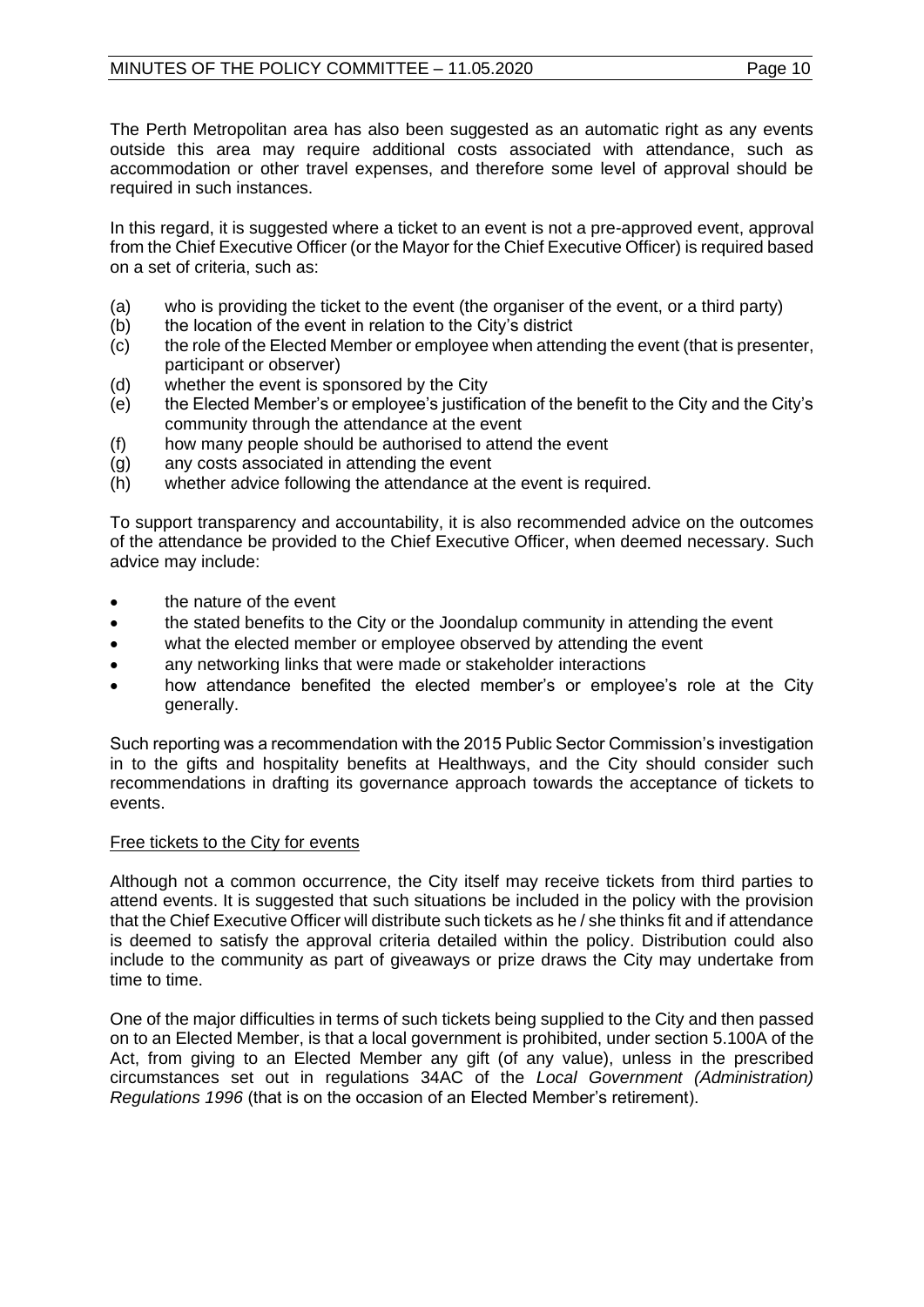However if an Elected Member is allocated a ticket on the basis that attendance would enable the Elected Member to perform their role as a community representative and to network and liaise with community individuals / groups within the district, it is likely and reasonable to conclude that fully adequate consideration would pass from the Elected Member to the City (which gave the ticket to the Elected Member) and would not be considered a gift for the purposes of the legislation, and therefore would not result in a legislative breach occurring.

Internal procedural matters have been implemented to ensure that where tickets are given to the City and then passed onto elected members, it is only done in the circumstances that attendance of the Elected Member would facilitate them in perform their role as a community representative.

## Complimentary tickets and benefits under sponsorship agreements

There are a number of long-standing agreements the City has entered into with third parties, such as the West Perth Football Club, the Joondalup Wolves Basketball Association, the Mullaloo Surf Lifesaving Club and the Sorrento Surf Lifesaving Club where each organisation receives a financial contribution from the City in return for a range of benefits. The benefits to the City include, but are not limited to:

- invitations to sponsor recognition events and corporate functions (such as annual dinners)
- exclusive use of a dedicated corporate box during home games
- complimentary tickets to home games to be used by the City for community prizes and give-aways.

The benefits listed above are generally supplied to the City or specifically identified to a person (such as the Mayor), in which the Chief Executive Officer in turn allocates those tickets or benefits to elected members or another employee(s). In most instances the attending person is not required to perform any formal function while attending the event, although they may engage in networking activities with other attendees or invited guests. In some instances where the Mayor is invited to attend sponsor recognition events and club annual dinners, they may be required to present awards or other forms of recognition.

It may be argued that when an Elected Member or employee attends club events or functions they may in fact be contributing 'consideration' by their efforts (such as giving a speech or presenting awards). In this instance such invitations may no longer be considered a gift if full consideration has passed between the Elected Member (or employee) and the third party (that is the value put on their efforts outweighs the total cost of the ticket and benefits). However, the same situation may not apply to an Elected Member or employee attending an event which may or may not have some quantifiable value of consideration. If full consideration does not pass between the recipient (being an elected member or employee) and the donor (the sponsored organisation) its value would be considered a gift.

Due to the complexity around the gift provisions and the definition of a gift under the Act, legal advice has previously suggested there are strong policy grounds to support the approach of confining the City's future sponsorship agreements to financial and in-kind sponsorship, and in return publicity, branding or acknowledgement of the City's sponsorship, by the sponsored organisation.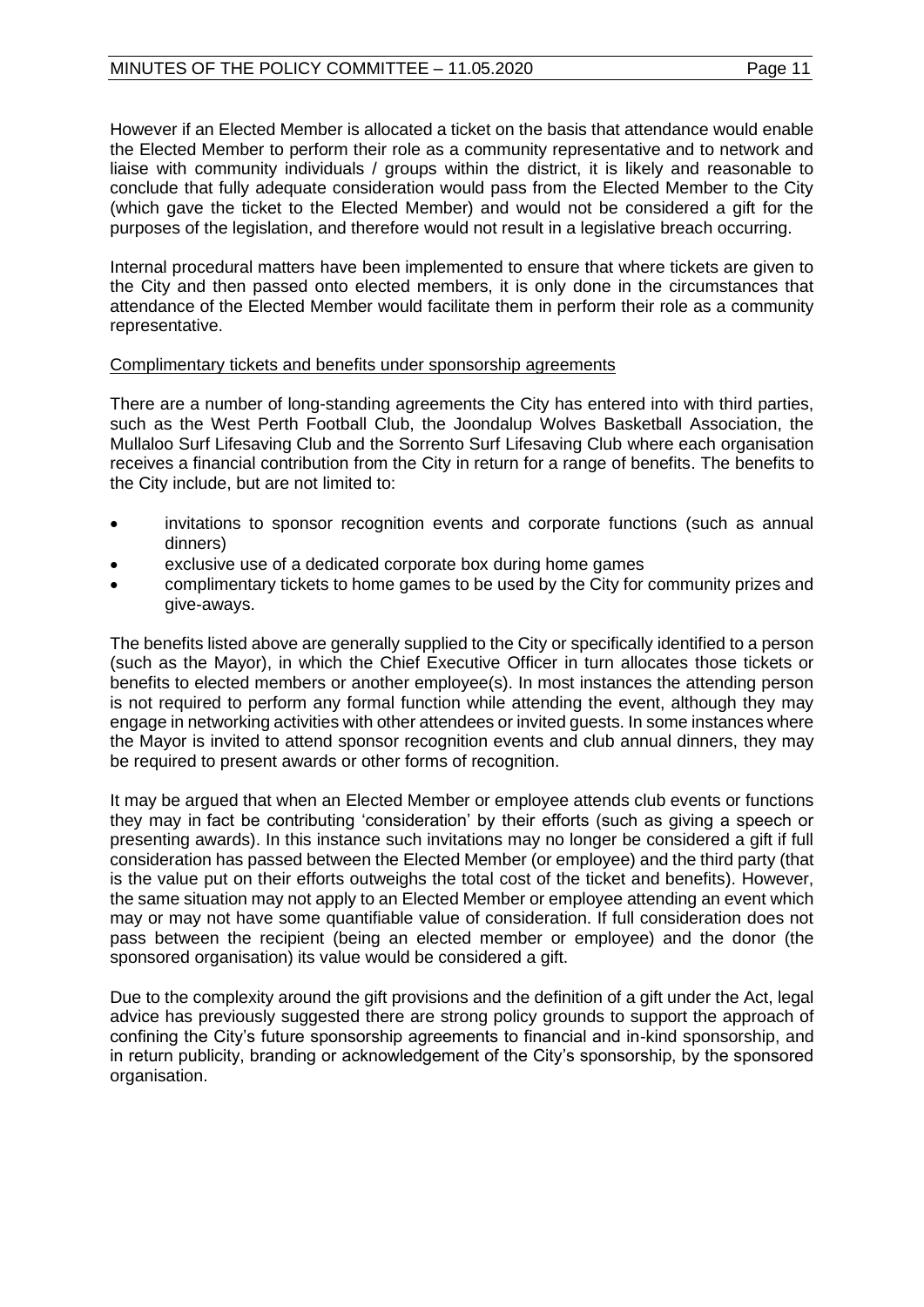However such advice also concluded that there is no legal prohibition against a sponsorship agreement providing benefits to be given by the sponsored organisation to individual elected members or employees (either directly or through the City) and that arrangements should be put in place by the City to enable the Mayor, and also councillors and employees, to attend functions and events of the sponsored organisation where the purpose, or at least the primary purpose, of attendance is not for the entertainment of the individual Elected Member or employee, but to enable the City to fulfil its role, and exercise its rights and benefits, as a sponsor.

In view of this the policy suggests where a complimentary ticket or benefit is provided under a current sponsorship agreement or arrangement, the management and allocation of the ticket or benefit (unless expressly stated) shall be determined by the Chief Executive Officer. The provision also clarifies that the allocation of tickets or benefits to an Elected Member is on the basis that attendance would enable the Elected Member to perform their role as a community representative. This again reiterates that the City, cannot give a gift to an Elected Member, under section 5.100A of the Act, unless fully adequate consideration by the Elected Member passes from the Elected Member to the City (or a third party) and therefore not considered a gift.

## Costs for tickets

It is recommended in the policy where there is a cost associated with a ticket, then the costs be either paid or reimbursed to the Elected Member or employees. Reimbursements for elected members would utilise the provisions within the *Elected Members' Entitlements Policy* whereas adequate funding within the City's annual budget would be required for employees.

There may be other events that arise that in the Chief Executive Officer's opinion, it is in the interests of the City for one or more elected members or employees to attend a non-approved event at a cost, in order to assess and understand any possible impacts on the Joondalup community or the City's business activities. Such situations may include attending acts or performances to assess the suitability for inclusion in the City's cultural program of events.

In this regard it is suggested in the Chief Executive Officer's opinion that attendance is of benefit to the City and the Joondalup community, the City pay the full price for a ticket for an Elected Member(s) or employee(s) to attend.

## Travel and accommodation costs

As per the City's *Elected Members' Entitlements Policy* and the City's internal protocols for employees, reasonable travel and accommodation costs will be paid by the City when attending conferences and training events. In this regard the policy reflects travel costs (that is mileage) will be paid in accordance with the levels set within the *Local Government (Western Australia) Interim Award 2011* and a per the *Elected Members' Entitlements Policy* and internal protocols.

It is also recommended that the City consider the payment of any accommodation costs (and travel expenses) where the event occurs outside of the Perth Metropolitan area. Any costs will only be reimbursed on the provision of documentary evidence in the form of tax invoices or receipts.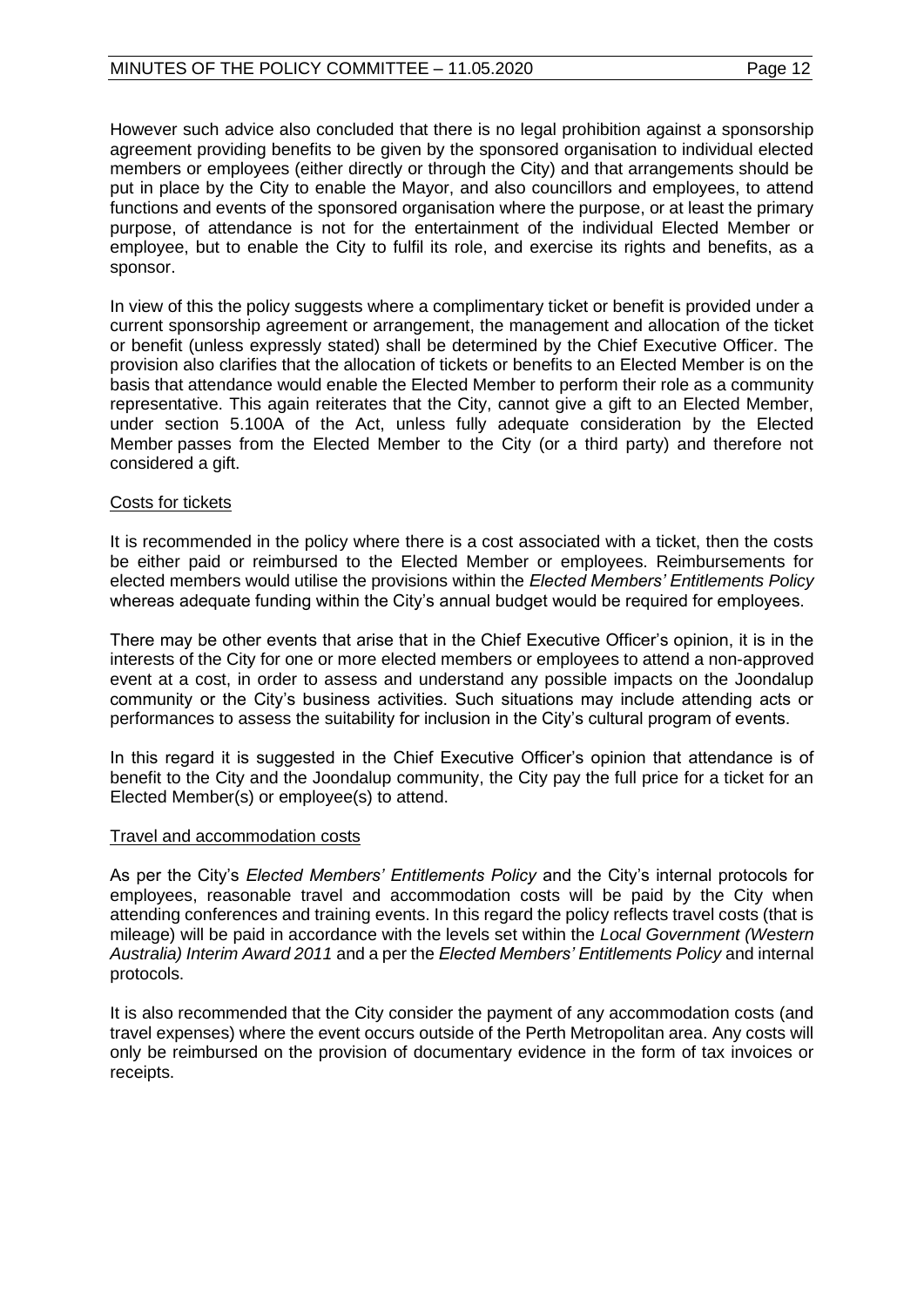## **Exemptions**

One of the complexities associated with the new provisions introduced in the Act, is that the definition of an "event" includes conferences. Elected Members and employees are entitled to attend conferences and training events to further their professional development and provisions are already in place under the *Elected Members' Entitlements Policy* and internal protocols for employees. It is therefore suggested the policy provisions be excluded to apply to conferences and training events that are covered under other approved documents of the City.

It is also recommended that the policy does not apply where an Elected Member or employee is the City's representative on a board or external organisation where the Elected Member or employee is required to attend an event for the purposes of fulfilling their role on the board or external organisation.

## Disclosure requirements relating to tickets

In accordance with the section 5.62(1B) of the Act attendance at an event in accordance with this policy will exclude the Elected Member from the requirement to disclose an interest when the donor of the ticket has a matter before Council (or a committee). However elected members and employees still have gift disclosure requirements under the Act and *Code of Conduct*  respectively.

In view of this, the policy reflects even though elected members are exempt from disclosing interests relating to gifts at meetings, elected members and employees still have gift disclosure requirements under sections 5.87A – 5.87C of the Act (for elected members and the Chief Executive Officer) and the City's *Code of Conduct* (for employees). Disclosure needs to be made to the Chief Executive Officer (or Mayor if it is the Chief Executive Officer) within 10 days of receiving the ticket (which is deemed a gift), and certain information is to be disclosed.

To add further complications for the policy, City employees are currently restricted in accepting gifts of a certain value under the City's *Code of Conduct.* In this regard employees must also adhere to the *Code of Conduct* provisions in relation to the acceptance of tickets, that could be deemed a gift, and a provision along these lines has been included in the policy. Due to the recent changes to the Act, the notifiable and prohibited gift limits that used to apply to elected members under the *Local Government (Rules of Conduct) Regulations 2007* have been removed, and therefore no longer apply, meaning elected members are no longer restricted by any gift limits.

## Reporting

Under the Act and the *Code of Conduct,* gifts are to be recorded in a number of registers that are maintained by the City. Where a ticket is deemed a gift it must be recorded in one of these registers and the policy reflects this requirement.

The policy also touches on the legislative provision that attendance at an event in accordance with this policy will exclude the Elected Member from the requirement to disclose an interest when the donor of the ticket has a matter before Council (or a committee).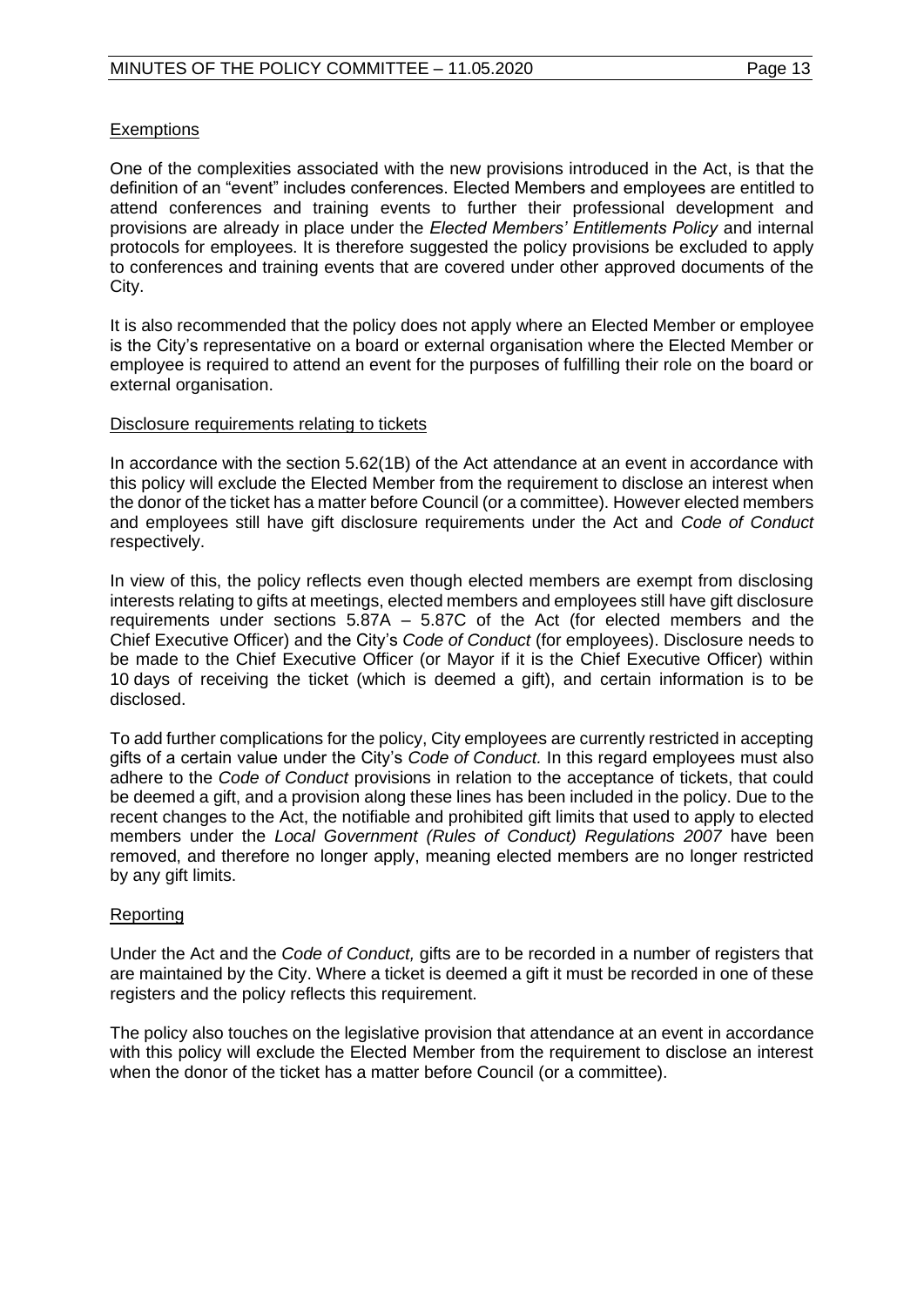## **Issues and options considered**

Council can either:

- adopt the new *Attendance at Events Policy* as presented
- adopt the new *Attendance at Events Policy* with further amendments or
- not adopt the new *Attendance at Events Policy.*

## **Legislation / Strategic Community Plan / policy implications**

| Legislation | Local Government Act 1995.                               |
|-------------|----------------------------------------------------------|
|             | Local Government (Rules of Conduct) Regulations 2007.    |
|             | Local Government (Administration) Regulations 1996.      |
|             | City of Joondalup Code of Conduct for Employees, Elected |
|             | <b>Members and Committee Members.</b>                    |

## **Strategic Community Plan**

| Key theme                   | Governance and Leadership.                         |
|-----------------------------|----------------------------------------------------|
| <b>Objective</b>            | Corporate capacity.                                |
| <b>Strategic initiative</b> | Maintain a highly skilled and effective workforce. |
| <b>Policy</b>               | Elected Members' Entitlements Policy.              |

## **Risk management considerations**

All Western Australian local governments are required to adopt a policy around the attendance of elected members and the Chief Executive Officer at events. Failure for the City to adopt a policy would put the City in breach of its legislative obligations.

## **Financial/budget implications**

There are no financial implications associated with the adoption of a new policy.

## **Regional significance**

Not applicable.

## **Sustainability implications**

Not applicable.

## **Consultation**

Not applicable.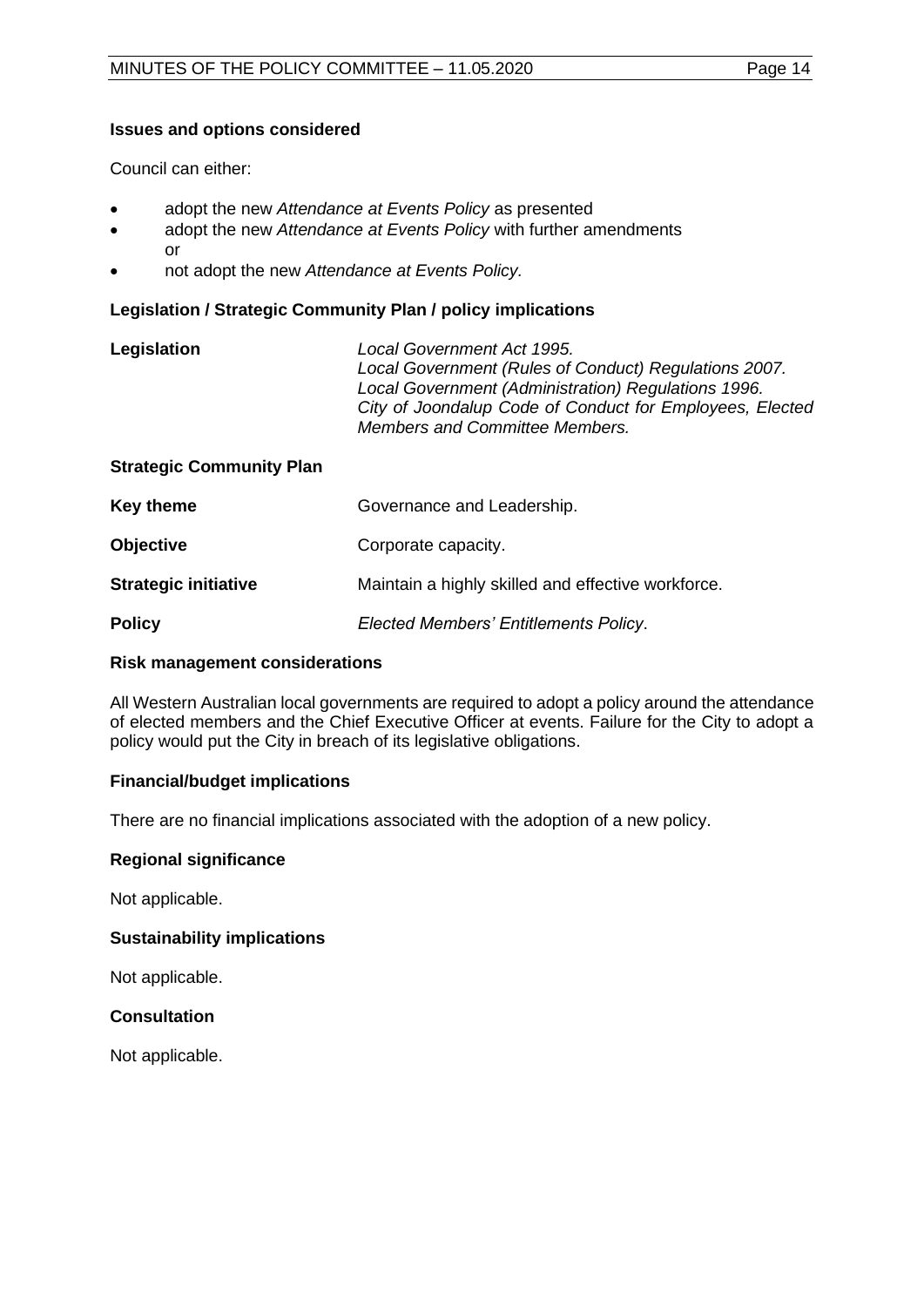## **COMMENT**

Due to the nature of a local government's business, elected members and employees deal regularly with third parties and from time to time may be offered tickets to attend events. The City acknowledges the acceptance of tickets, and therefore attendance at events, can provide opportunity to work and network with stakeholders to legitimately further the interests of the City or the Joondalup community.

To ensure the City is carrying out its functions impartially, elected members and employees must be able to demonstrate they are not improperly influenced by third parties through the acceptance of tickets to events. It is therefore important for the City to manage any real or perceived conflicts of interest in terms of decision-making undertaken by elected members (when meeting as a Council) or employees, when tickets are accepted and used.

The policy provides a framework for the acceptance of tickets to events by elected members and employees and to actively consider the purpose of, and benefits to, the community in attending. It also details what disclosure requirements are needed when attending events by elected members and employees and a range of other governance arrangements when attending events.

It is clear one objective of the new legislative requirements for a local government to have an attendance at events policy, is to ensure that there is greater transparency related to events attended by elected members and the Chief Executive Officer, including the approval process for attendance at those events. Another clear objective is to enable elected members and the Chief Executive Officer to participate in Council decision-making processes where their participation would, or might, otherwise be prohibited or restricted as a result of attending an event in respect of they would be taken to have received a 'gift' (such as the value of any ticket to attend and the value of any hospitality provided at the event).

Notwithstanding, the new gift framework under the Act is indeed complex, and to some extent more burdensome and more difficult to administer than what was previously in place. Notwithstanding the new policy developed for Council's consideration attempts to balance the requirements of the legislation and the proper and orderly function of the City and the various components within it.

## **VOTING REQUIREMENTS**

Absolute Majority.

*Cr May entered the electronic meeting at 5.59pm.*

#### **OFFICER'S RECOMMENDATION**

That Council BY AN ABSOLUTE MAJORITY ADOPTS the *Attendance at Events Policy* as detailed in Attachment 1 to this Report.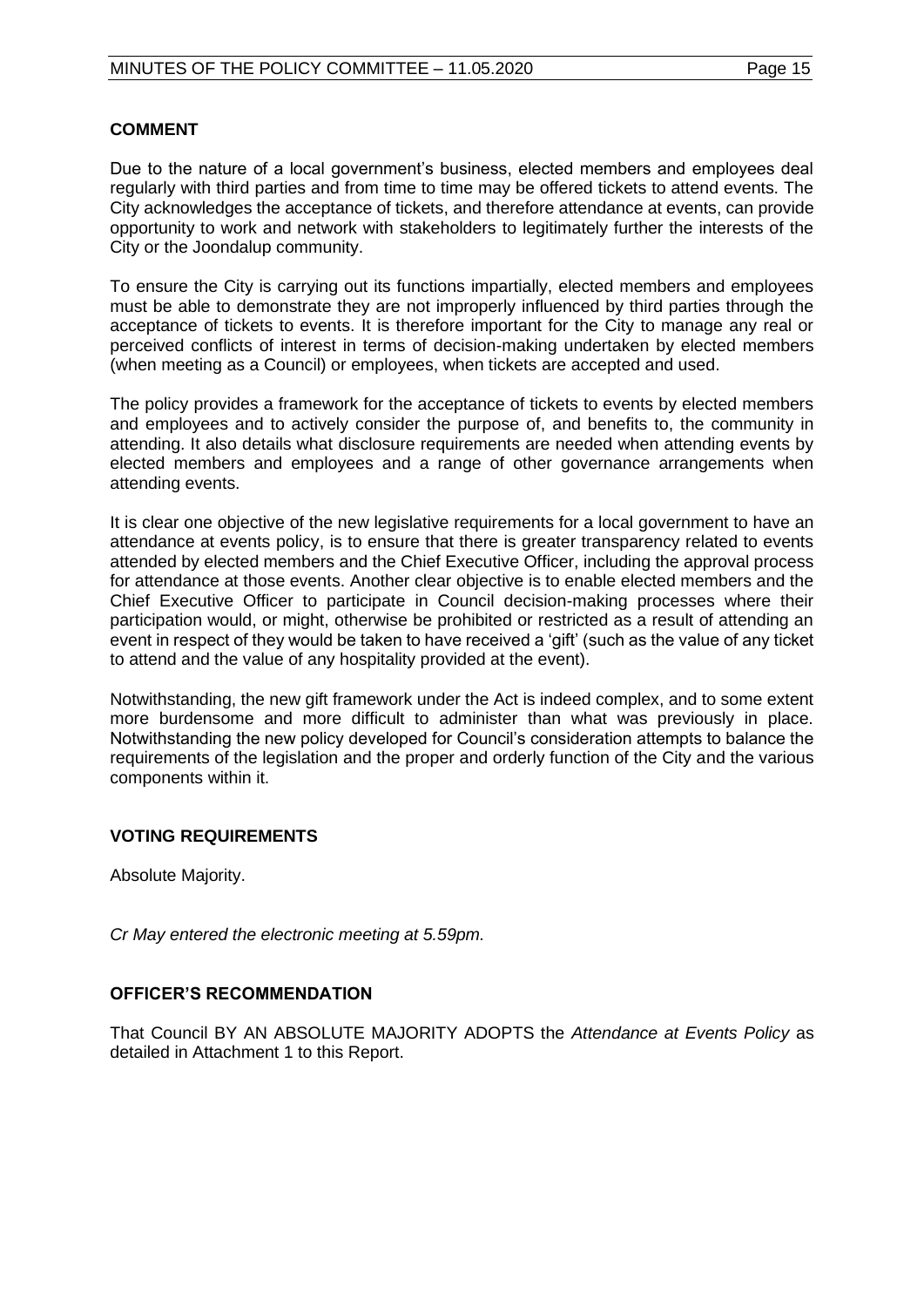**MOVED Cr Fishwick, SECONDED Cr Hollywood that Council BY AN ABSOLUTE MAJORITY ADOPTS the** *Attendance at Events Policy* **as detailed in Attachment 1 to this Report, subject to:**

- **1 including definitions for "Chief Executive Officer" and "City" in clause 2;**
- **2 removing the numbering for sub-clause 4.1;**
- **3 deleting "WA" from the reference "Local Government Professionals WA" in clause 4;**
- **4 improving the formatting of the policy in terms of numbering bullet points with roman numerals;**
- **5 including the words "Subject to the approval of the Chief Executive Officer" at the commencement of clause 8.3;**
- **6 including the words "whereby an Elected Member or employee uses their own vehicle on official business" after "City" in clause 9.2;**
- **7 replacing the words "clause 54 of the** *Public Services Officers Award 1992***" with "clause 29 of the** *Local Government Officers (Western Australian) Interim Award 2011***, and subject to the approval of the Chief Executive Officer" in clause 9.3.**

## **The Motion was Put and CARRIED (7/0)**

**In favour of the Motion:** Cr Hamilton-Prime, Mayor Jacob, Crs Chester, Fishwick, Hollywood, Jones and May.

*Appendix 1 refers*

*To access this attachment on electronic document, click here[: Attach1agnPOLICY200504.pdf](http://www.joondalup.wa.gov.au/files/committees/POLI/2020/Attach1agnPOLICY200504.pdf)*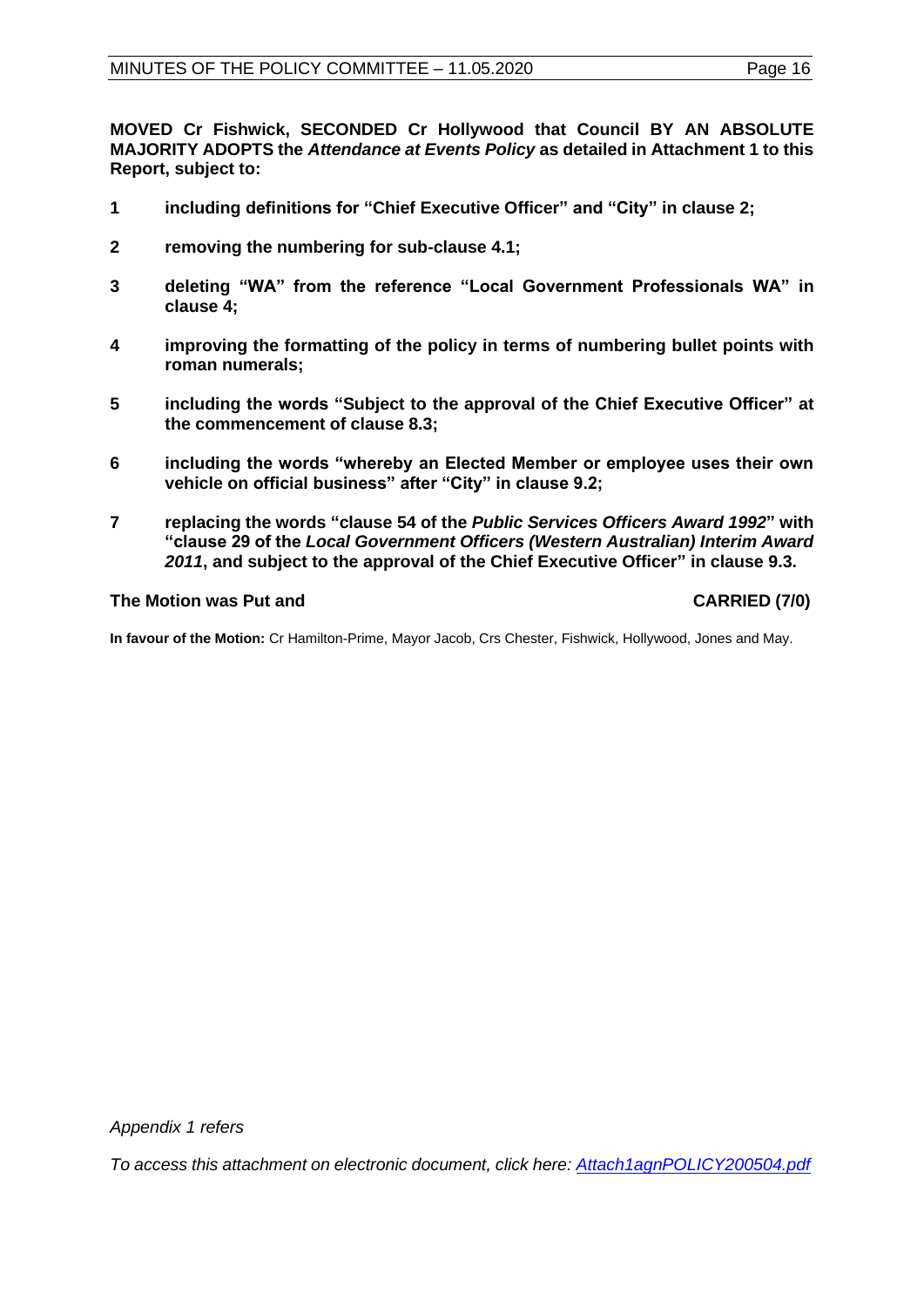## <span id="page-16-0"></span>**ITEM 2 ELECTION SIGNS IN CITY ROAD RESERVES**

| <b>WARD</b>                           | Αll                                                                                                                                                    |  |
|---------------------------------------|--------------------------------------------------------------------------------------------------------------------------------------------------------|--|
| <b>RESPONSIBLE</b><br><b>DIRECTOR</b> | Mr Jamie Parry<br>Governance and Strategy                                                                                                              |  |
| <b>FILE NUMBER</b>                    | 22513, 101515                                                                                                                                          |  |
| <b>ATTACHMENT</b>                     | Attachment 1<br><b>Election Signs Fact Sheet</b>                                                                                                       |  |
| <b>AUTHORITY / DISCRETION</b>         | Information - includes items provided to Council for<br>information purposes only that do not require a decision of<br>Council (that is for 'noting'). |  |

## **PURPOSE**

For the Policy Committee to note the background regarding election signs in City thoroughfares and road verges and future arrangements that will be put in place.

## **EXECUTIVE SUMMARY**

The October 2019 local government election introduced a new permit process around the installation of temporary elections signs in road reserves throughout the City of Joondalup. Prior to the 2019 local government elections, the City maintained a position that elections signs in federal, state or local government elections could not be placed in a thoroughfare or on a road verge, however candidates were free to place certain election signs on private property.

At the Annual General Meeting of Electors held on 10 December 2019, an elector's motion was passed calling on Council to roll back the *Local Government and Public Property Local Law 2014* to disallow election signage on road verges or Council or public property for any government elections in the future.

In considering this motion and subsequent officer advice, Council at its meeting held on 18 February 2020 (Item CJ008-02/20 refers) resolved not to support the *Local Government and Public Property Local Law 2014* being amended to disallow election signs being erected on local government property, but nonetheless requested the *Local Government and Public Property Local Law 2014* be referred to the Policy Committee to review the protocols for the provision of election signs being erected on local government property.

This report details the matters to be considered in terms of temporary election signs being placed in thoroughfares and road verges throughout the City of Joondalup, and the possible improvements that can be put in place for future federal, state and local government elections.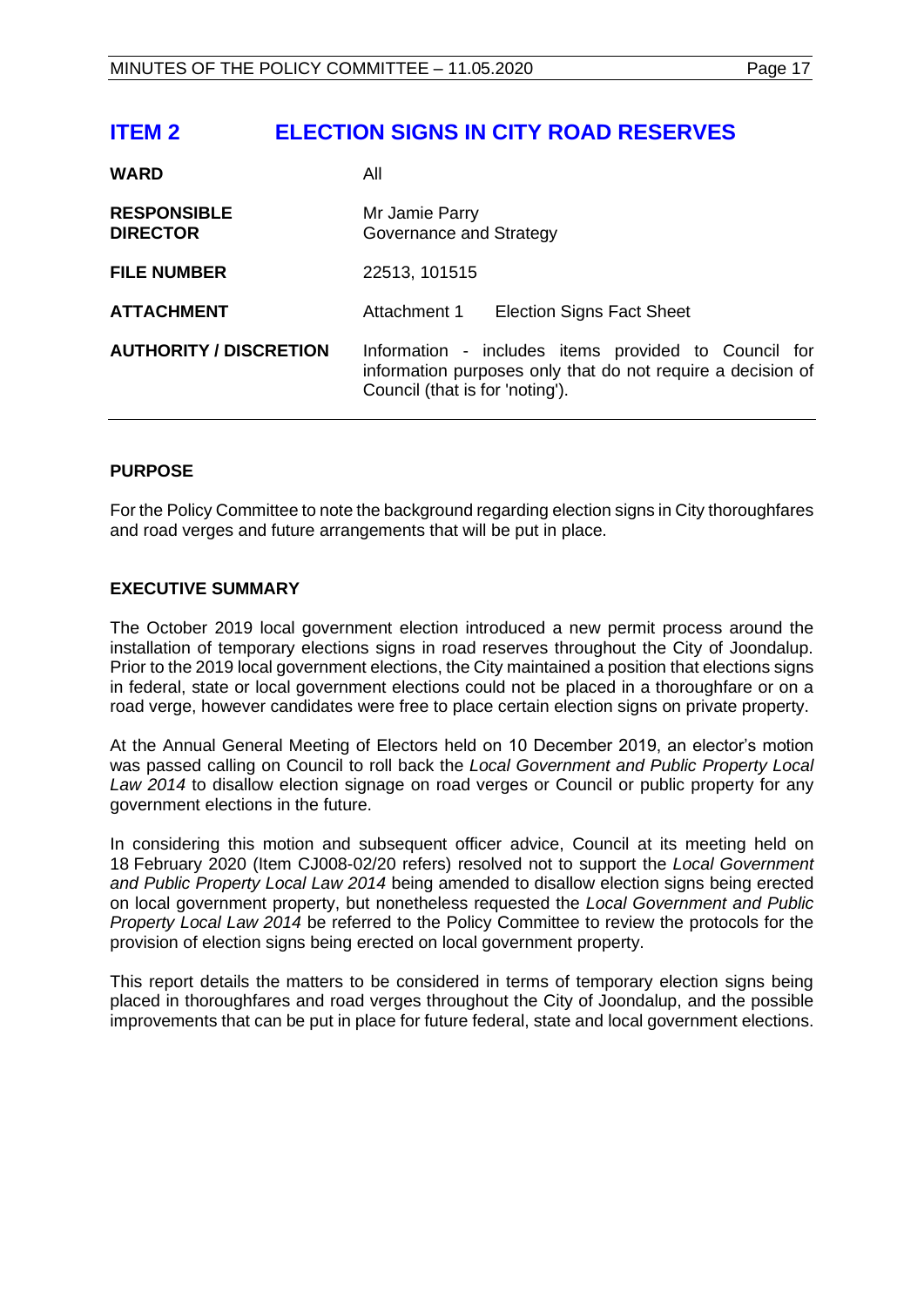## **BACKGROUND**

As per the information provided to Council at its meeting held on 18 February 2020 (Item CJ008-02/20 refers), the City's *Local Government and Public Property Local Law 2014*  states the following provisions around election signs:

## *9.2 General prohibitions*

*Subject to the exceptions in clauses 9.3 to 9.6 inclusive, a person must not –*

- *(a) erect or place an advertising sign on a thoroughfare or verge; or*
- *(b) post any bill or paint, place or affix any advertisement on a thoroughfare or verge,*

*unless permitted to do so under any written law.*

For the purposes of the local law:

- *advertising sign means a sign used for the purpose of an advertisement or to draw attention to a product, business, person or event, and includes an election sign*
- *election sign means a sign which encourages persons to vote for a candidate, political party, referenda or matter relating to any federal, state or local government election.*

The above provision stipulates election signs cannot be erected or placed in a thoroughfare or verge unless permitted to do so under any written law.

However, in reviewing the legality of the above provision, there has been a series of cases, the earliest commencing in 1992, where the High Court of Australia has ruled that there is an implied freedom of communication on matters of government and political concern. The freedom protected by the Constitution is not a freedom to communicate, but a freedom from laws that effectively prevent members of the Australian community from communicating with each other about political and government matters relevant to the system of representative and responsible government by the Constitution.

The implied constitutional freedom of political communication principles apply also to the erection of election and political signs on public property, including local government property, as defined in the *Local Government Act 1995.* That is, where a local government regulates signs on local government property under local laws and policies made by those local laws.

Among the principles established by the courts in applying tests to review the constitutional validity of local government local laws regulating election and political signs, in part, are:

- 1 a law imposing a 'blanket prohibition' on election and political signs, even with limited exceptions, is very likely to be an impermissible interference with the constitutional freedom of political communication and, therefore, invalid
- 2 a law that singles out election or political signs for adverse treatment is also likely to be invalid.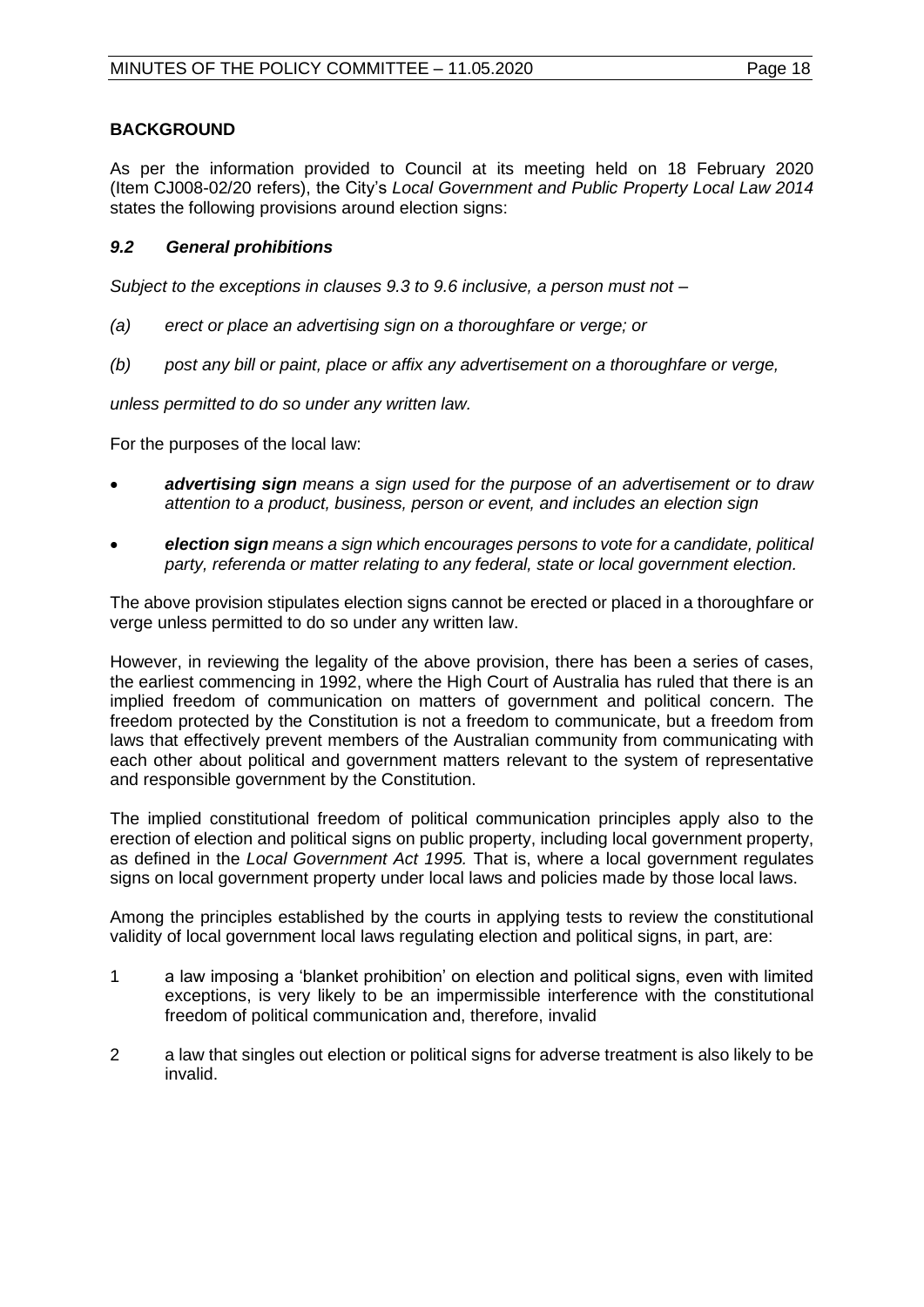In view of the above, a law or action which restricts or prevents political or election signs (such as the making or administration of a local law or planning policy) would undoubtedly be regarded by a court as constituting a burden on the freedom of political communication. Legal advice has concluded that any regulation (including the creation of a local law) restricting the placement of advertising of a political nature, other than a general restriction applicable to all advertising for the purposes of public safety and amenity, would most unlikely to survive a legal challenge. Although the City has restriction provisions in the City's *Local Government and Public Property Local Law 2014,* enforcing those provisions are likely to be contrary to the implied freedom detailed under the Australian Constitution and therefore should not be enforced to avoid possible legal challenges and reputational risk to the City.

Following legal advice received in July 2019 around the implied freedom of political communication afforded in the Australian Constitution, the placement of election signs in thoroughfares and road verges was permitted for the first time during the 2019 local government elections, along the same lines and permit conditions as other temporary community information signs that are allowed by the City.

Details of the permit conditions are included in Attachment 1 to this Report and are similar to the conditions that are placed on community groups and sporting organisations when installing temporary community information signs in road reserves throughout the City of Joondalup. Such standards for election signs were implemented to ensure the City could successfully demonstrate that it was not bias towards election candidates or restricting candidates from politically communicating with the electorate; or different to the standards set for other organisations or groups when using the City's thoroughfares and road reserves for temporary advertising purposes. These same standards were implemented to ensure the City was satisfying the two tests of validity detailed above.

A number of local governments throughout Western Australia (such as the Cities of Stirling, Fremantle and Swan) allow temporary election signs being placed in thoroughfares and road verges throughout their respective districts, whereas others (such as the Cities of Wanneroo and Greater Geraldton) continue to prohibit such signs being erected. Some local government associations (such at the Local Government Association of South Australia) has issued general approval guidelines relating to election signs for federal, state and local government elections and the Western Australian Local Government Association has released a *Political Signage Guideline* which generally relates to election signs on private property. Main Roads WA has also issued a set of standards regarding elections signs placed in road reserves that it manages (such as Marmion Avenue and the Mitchell Freeway). In the main, although some local governments are continuing to prohibit election signs from being placed in thoroughfares and road verges, legal advice and a level or agreement across local governments has demonstrated election signs in thoroughfares and road verges should be allowed by local governments going forward under certain conditions.

Notwithstanding, there were a series of issues and concerns expressed by some candidates and a small number of the public around election signs and the City's election signs process during the October 2019 local government elections. Such complaints included, but were not limited to:

- the lack of appropriate authorisation on election material (which includes signs) as required by the *Local Government Act 1995*
- the excessive number of election signs being placed in thoroughfares and road verges
- the size of signs
- the size and type of wording displayed on elections signs or the method of signs being displayed
- signs being placed too close to intersections, footpaths or kerb lines or causing a distraction or obstruction for road users and / or pedestrians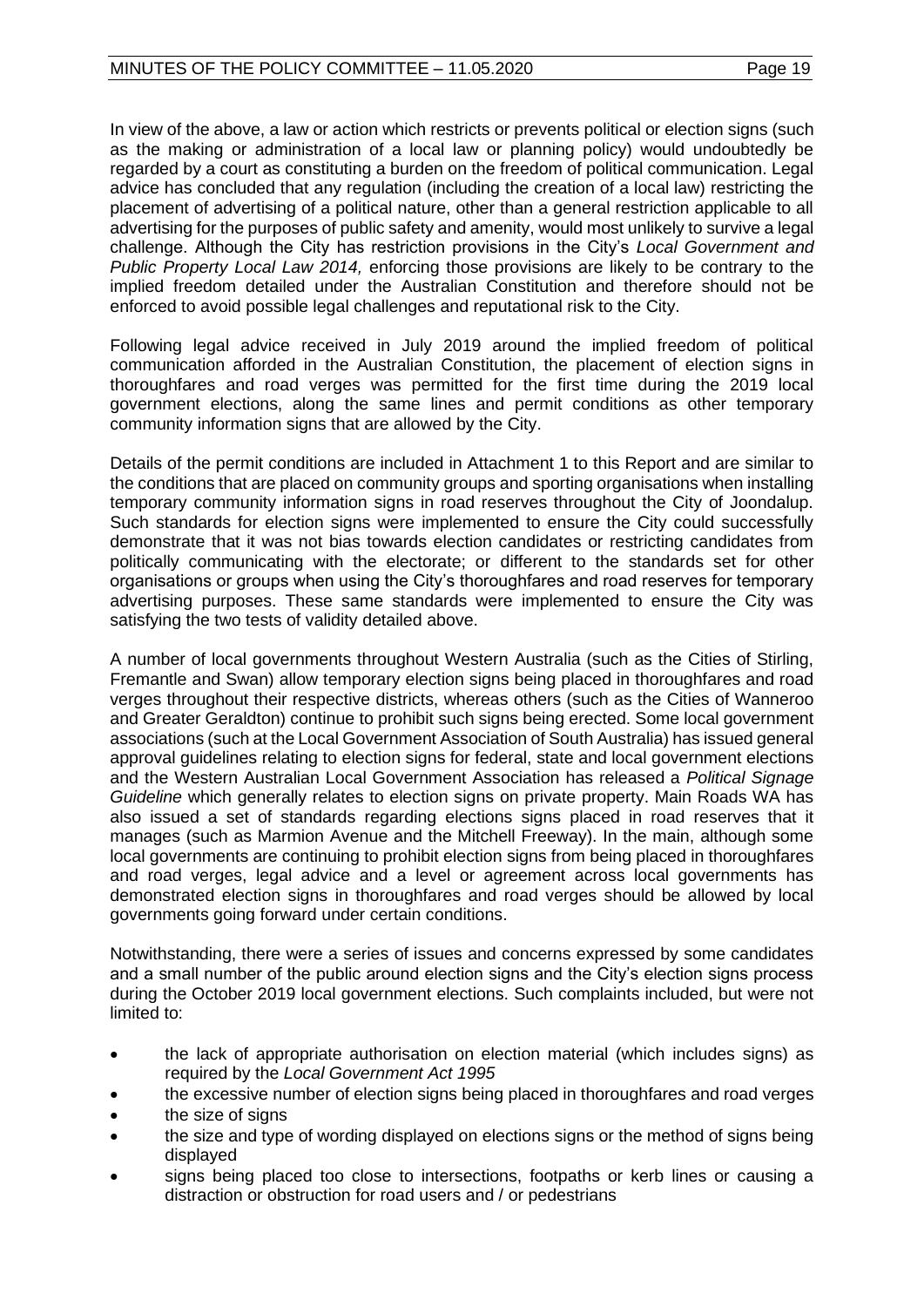- alleged theft or vandalism of signs by candidates and/or other members of the community
- allegations of favouritism for some candidates over others
- the inadequacy of the permit system implemented by the City
- a perceived lack of action in resolving complaints in a timely manner.

In view of this, the City is reviewing its election signs process to make improvements, not only for candidates and members of the community, but also ensuring a reasonable enforcement regime continues to be implemented by the City. It should be noted that such changes and standards would apply for federal, state and local government elections.

## **DETAILS**

In general terms, the restrictions and criteria for election signs being placed in local government's road reserves, are based around the following criteria:

- Reasonable size.
- Reasonable time for the duration of display.
- Minimising possible restrictions around the use of roads and thoroughfares.
- Minimising danger to the safety of road users, pedestrians and member of the public.
- Appropriate authorisation in terms of any relevant electoral provisions.

The standards implemented by various local governments for the above criteria do vary between local governments. In view of the issues faced during the 2019 local government election, it is suggested the City's standards going forward should primarily focus on minimising danger to the safety of road users, pedestrians and members of the public, rather than the number of signs; standards of wording, and information displayed.

In view of this, the following revised standards are suggested to apply to election signs going forward:

| 2019 Standards                                                                                                                                |           | <b>Revised Standards</b>                                                                                                              |
|-----------------------------------------------------------------------------------------------------------------------------------------------|-----------|---------------------------------------------------------------------------------------------------------------------------------------|
| No current definition exists.                                                                                                                 |           | Include a definition of thoroughfare as<br>some confusion could be apparent<br>about its meaning.                                     |
| Application has to be made to the City<br>to erect election signs in road reserves.                                                           | $\bullet$ | No application is required.                                                                                                           |
| \$30.00 application fee applies.                                                                                                              |           | No application fee is required.                                                                                                       |
| A maximum of 15 signs can be<br>displayed at any one time.                                                                                    | $\bullet$ | No maximum limit of signs that can be<br>displayed at any one time.                                                                   |
| A sign cannot exceed 0.75 square<br>metres in area.                                                                                           | ٠         | A sign cannot exceed 0.75 square<br>metre in area.                                                                                    |
| All lettering and numbering on signs<br>must be a minimum height of 50mm<br>and a maximum height of 100mm.                                    | ٠         | No standards will apply to minimum and<br>maximum height of lettering.                                                                |
| An approved Temporary Advertising<br>Sign sticker, as supplied by the City, is<br>to be affixed to the top right-hand<br>corner of each sign. | $\bullet$ | No Temporary Advertising Sign sticker<br>is required.                                                                                 |
| Signs cannot be placed more than<br>37 days prior to the federal, state or<br>local government election to which the<br>sign relates.         | $\bullet$ | Signs cannot be placed more than<br>30 days prior to the federal, state or<br>local government election to which the<br>sign relates. |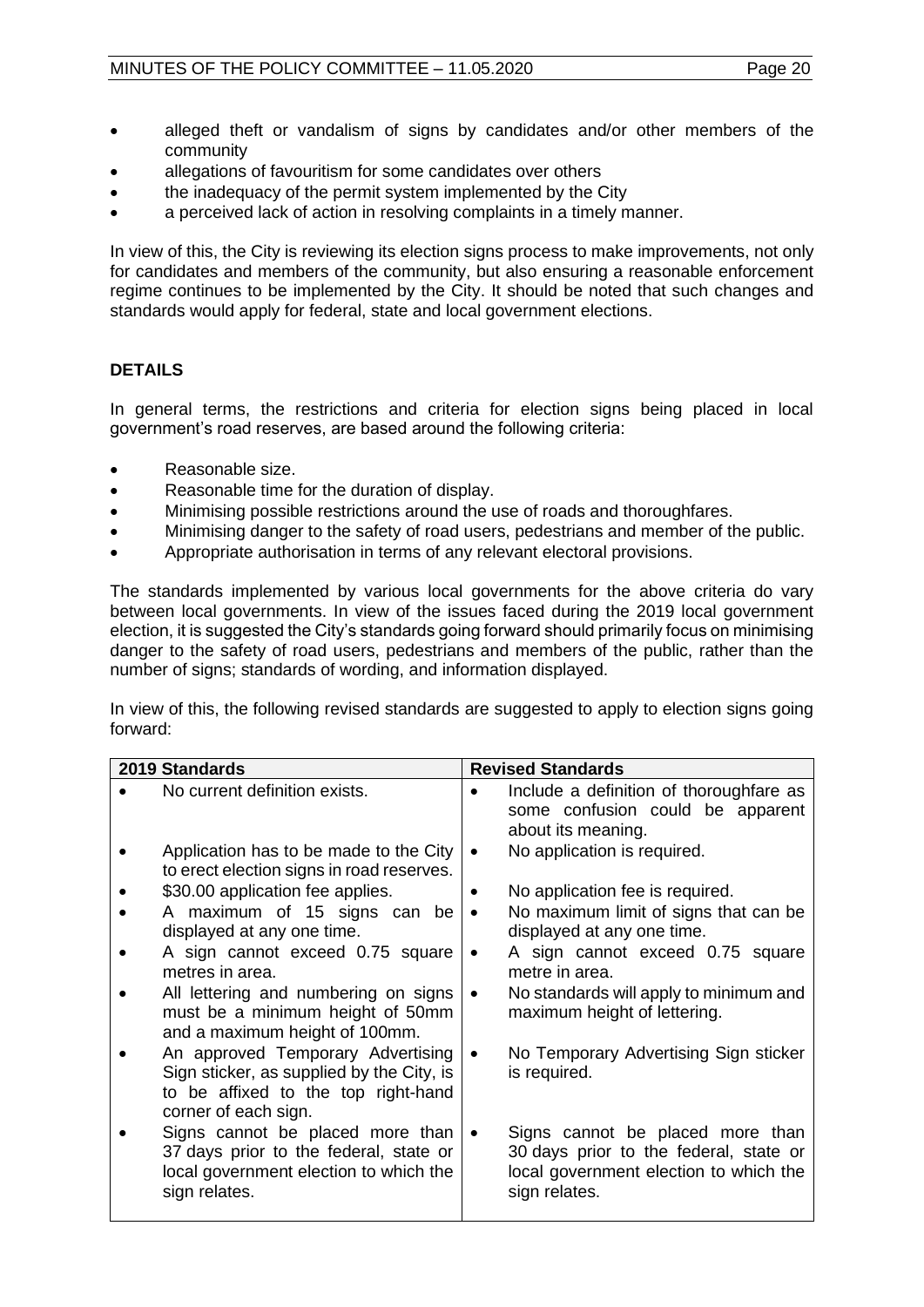| 2019 Standards                                                                                                                                                                                                                                                                                                                                                                                                                                                                                                                                                                                                                                                                                                                                                                                                                                                                                                                                                                                 | <b>Revised Standards</b>                                                                                                                                                                                                                                                                                                                                                                                                                                                                                                                                                                                                                                                                                                                                                                                                                                                                                                                                                                                                        |
|------------------------------------------------------------------------------------------------------------------------------------------------------------------------------------------------------------------------------------------------------------------------------------------------------------------------------------------------------------------------------------------------------------------------------------------------------------------------------------------------------------------------------------------------------------------------------------------------------------------------------------------------------------------------------------------------------------------------------------------------------------------------------------------------------------------------------------------------------------------------------------------------------------------------------------------------------------------------------------------------|---------------------------------------------------------------------------------------------------------------------------------------------------------------------------------------------------------------------------------------------------------------------------------------------------------------------------------------------------------------------------------------------------------------------------------------------------------------------------------------------------------------------------------------------------------------------------------------------------------------------------------------------------------------------------------------------------------------------------------------------------------------------------------------------------------------------------------------------------------------------------------------------------------------------------------------------------------------------------------------------------------------------------------|
| Signs cannot be erected on, or in front<br>of, private property unless the approval<br>of the owner of the property is obtained<br>prior to the erection of the sign.<br>The person shall not erect or maintain<br>a sign so as to obstruct the view from<br>a street or public place of traffic in a<br>street or public place.<br>They are not erected within 50 metres<br>of any thoroughfare, intersection or<br>junction and are at least two metres<br>from the kerb line, or outer edge of the<br>road shoulder on un-kerbed sections of<br>the road.<br>They are not located within a traffic<br>island or the median.<br>They are freestanding and therefore,<br>not attached to any structure, post or<br>tree.<br>A-frame signs are not permitted.<br>Signs within a road reserve may result<br>in the applicant being liable in respect<br>of any claims arising from the action.<br>Signs are to be removed within seven<br>days after the election to which the sign<br>relates. | Signs cannot be erected on, or in front<br>of, private property unless the approval<br>of the owner of the property is obtained<br>prior to the erection of the sign.<br>The person shall not erect or maintain a<br>sign so as to obstruct the view from a<br>street or public place of traffic in a street<br>or public place.<br>They are not erected within 50 metres<br>of any other thoroughfare's intersection<br>or junction and are at least two metres<br>from the kerb line, or outer edge of the<br>road shoulder on un-kerbed sections of<br>the road.<br>They are not located within a traffic<br>$\bullet$<br>island or the median.<br>They are freestanding and therefore,<br>not attached to any structure, post or<br>tree.<br>A-frame signs are not permitted.<br>Signs within a road reserve may result<br>in the applicant being liable in respect<br>of any claims arising from the action.<br>Signs are to be removed within seven<br>$\bullet$<br>days after the election to which the sign<br>relates. |

It should be noted that information displayed on election signs (such as wording or candidate claims) is not a matter for the local government, but for the Returning Officer who is ultimately responsible for the conduct of the election and activities surrounding it under the *Local Government Act 1995* and the *Local Government (Elections) Regulations 1997.* This includes breaches or possible breaches of section 4.87 of the Act (printing and publications of electoral material) or section 4.88 of the Act (printing, publishing or distributing misleading or deceptive material). Such complaints should continue to be forwarded to the City's Returning Officer, who is currently appointed by the Western Australian Electoral Commission, which manages the City's elections on its behalf.

## **Issues and options considered**

The Policy Committee can either:

- note the information detailed in the report with the understanding that the City's administration will implement a revised regime in terms of election signs in thoroughfares and road verges or
- provide further comment in terms of acceptability of elections signs in thoroughfares and road verges.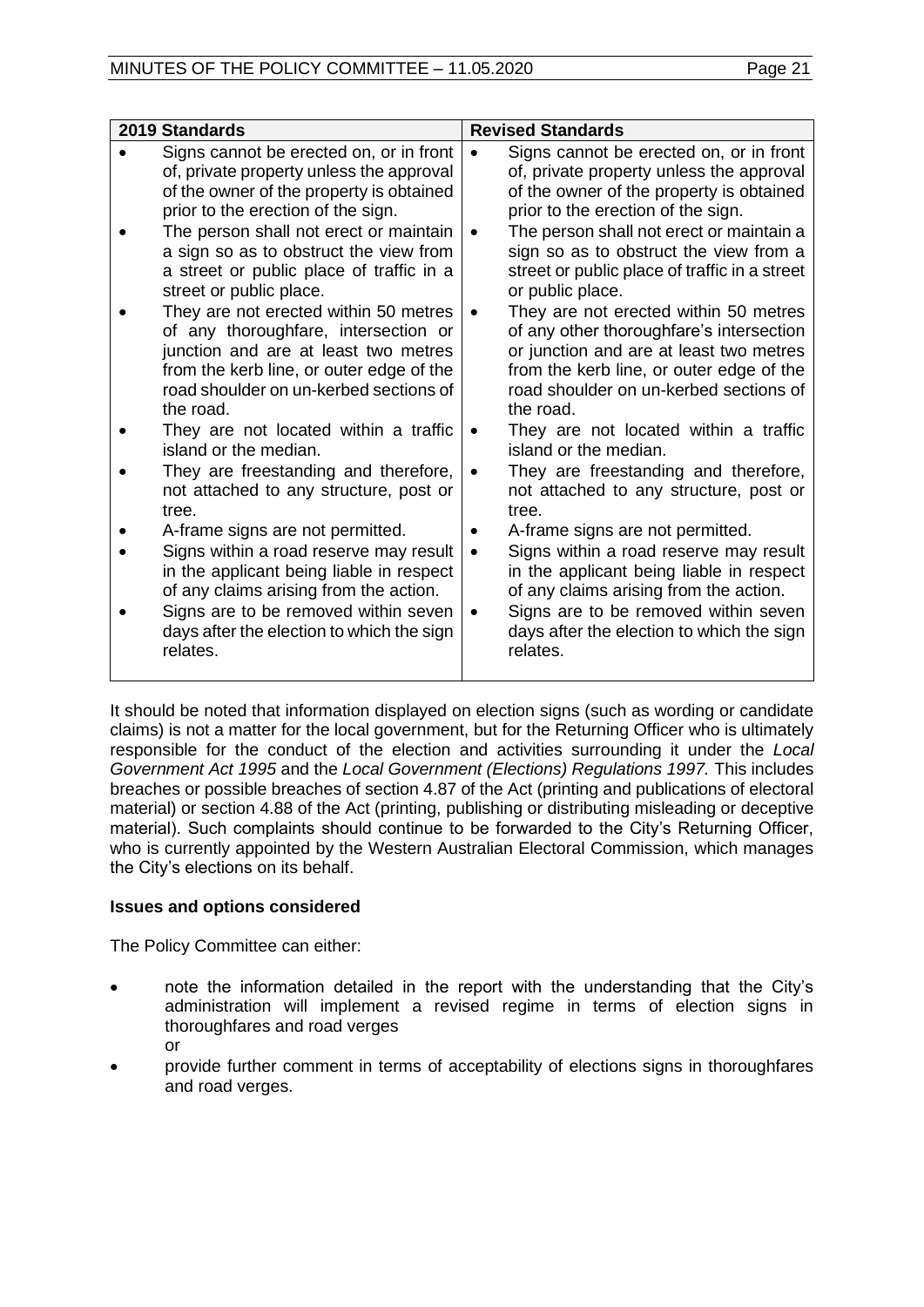## **Legislation / Strategic Community Plan / policy implications**

| Legislation                     | Local Government Act 1995.<br>Local Government (Elections) Regulations 1997.<br>Local Government (Rules of Conduct) Regulations 2007.<br>Local Government and Public Property Local Law 2014. |
|---------------------------------|-----------------------------------------------------------------------------------------------------------------------------------------------------------------------------------------------|
| <b>Strategic Community Plan</b> |                                                                                                                                                                                               |
| Key theme                       | Governance and Leadership.                                                                                                                                                                    |
| <b>Objective</b>                | Effective Representation.                                                                                                                                                                     |
| <b>Strategic initiative</b>     | Attract a diverse elected body that represents, promotes and<br>reflects the composition of the community.                                                                                    |
| <b>Policy</b>                   | Not applicable.                                                                                                                                                                               |

#### **Risk management considerations**

Limiting or not permitting election signs from being placed in City thoroughfares or road reserves could see the City open for a legal challenge against a breach of the Australian Constitution in terms of the implied freedom of political communication.

## **Financial/budget implications**

There are no financial implications associated with this report other than costs providing in operational budgets in relation to the management and enforcement of all aspects of the City's election process.

#### **Regional significance**

Not applicable.

## **Sustainability implications**

Not applicable.

## **Consultation**

Not applicable.

## **COMMENT**

The local government electoral process is the most significant local government activity undertaken which has the potential to call into question political neutrality and perceptions of bias. The City endeavours to maintain this level of neutrality and impartiality by implementing processes and advice that is consistently communicated to candidates and across the community.

It is clear from the recent experience around elections signs that there is a significant number of complaints around election signs, which ultimately needs to be investigated on balance with other enforcement activities the City is required to undertake at the time. In this regard any investigation of complaints about election signs will be managed as resources allow.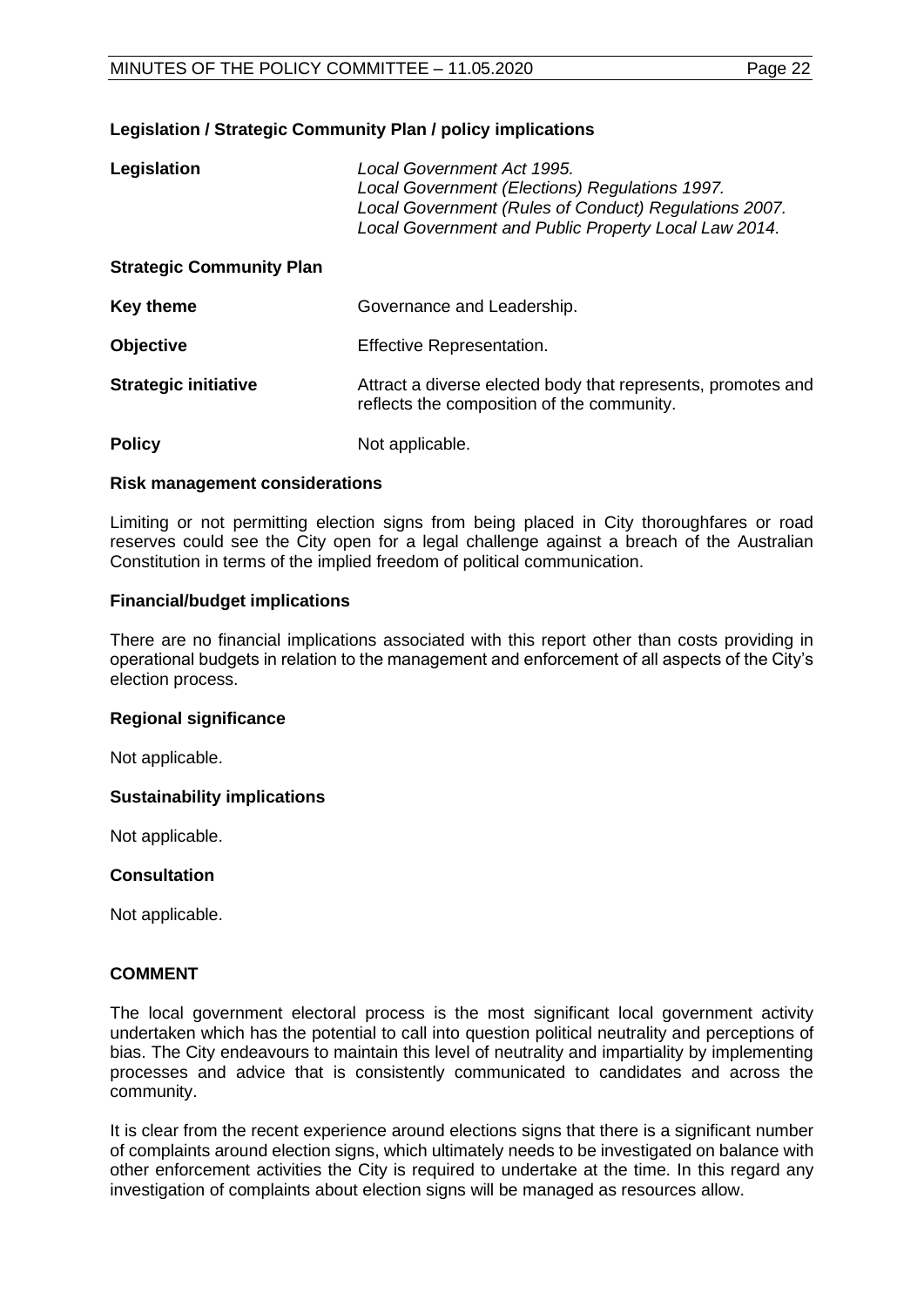As the City's Chief Executive Officer is responsible for the administering of the City's local laws, and although there are differing standards between local governments, the revised standards for the City of Joondalup are considered suitable to gain that balance between election activity; road safety concerns; administrative resourcing; and enforcement capability.

## **VOTING REQUIREMENTS**

Simple Majority.

*Cr Poliwka left the electronic meeting at 6.40pm and returned at 6.41pm.* 

## **OFFICER'S RECOMMENDATION**

That the Policy Committee NOTES the revised process relating to election signs being placed in thoroughfares and road reserves throughout the City's district.

**MOVED Cr Fishwick, SECONDED Cr Hollywood that "Item 2 – Election Signs in City Road Reserves" BE DEFERRED to a Strategy Session of Elected Members to allow the standards to be further workshopped and to allow the Chief Executive Officer to provide information around the public liability aspects of placing election signs within City road reserves.**

## **The Motion was Put and CARRIED (6/1)**

**In favour of the Motion:** Cr Hamilton-Prime, Mayor Jacob, Crs Fishwick, Hollywood, Jones and May. **Against the Motion:** Cr Chester.

*Appendix 2 refers*

*To access this attachment on electronic document, click here[: Attach2agnPOLICY200504.pdf](http://www.joondalup.wa.gov.au/files/committees/POLI/2020/Attach2agnPOLICY200504.pdf)*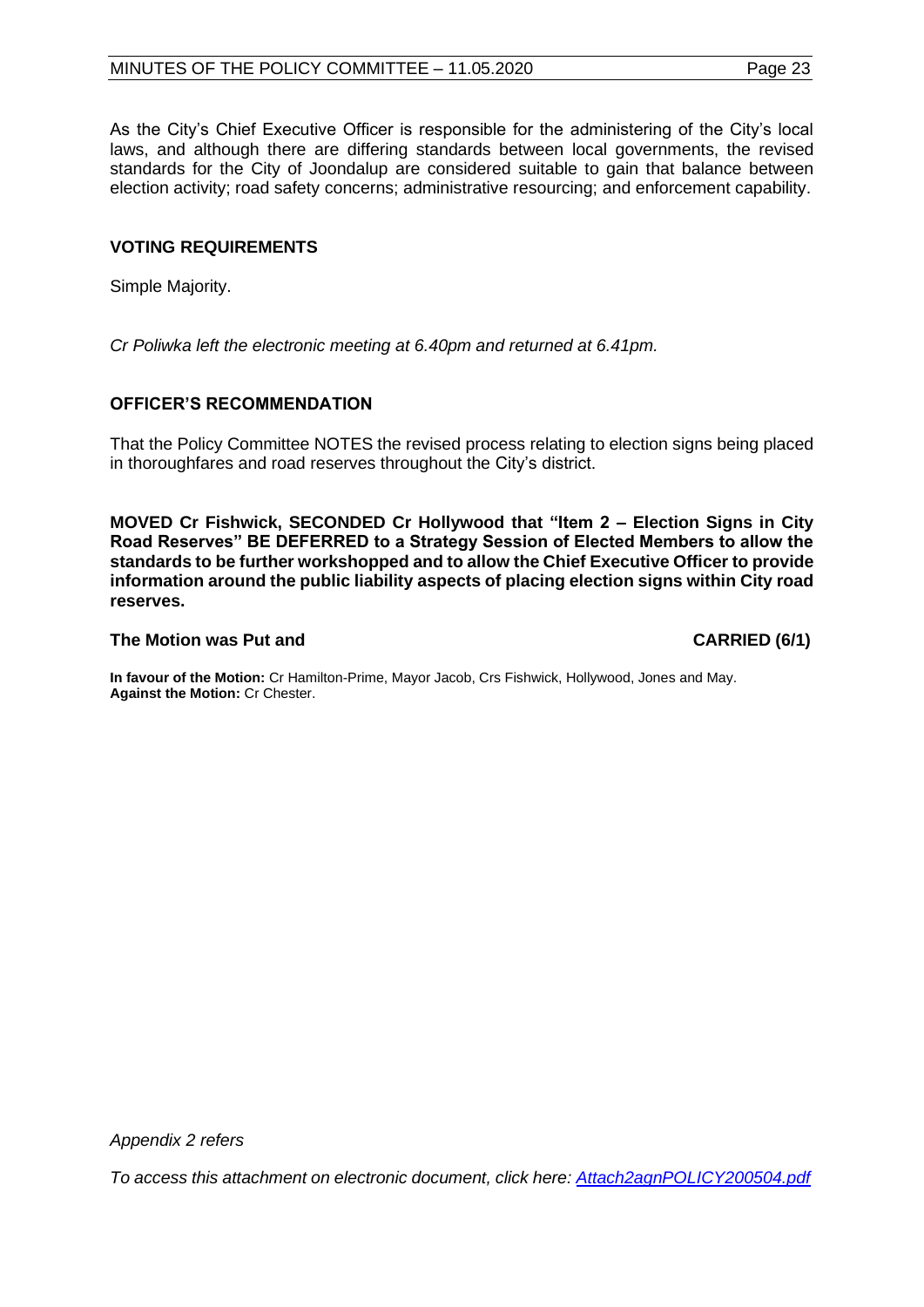## <span id="page-23-0"></span>**ITEM 3 ELECTED MEMBERS COMMUNICATIONS POLICY**

| <b>WARD</b>                           | All                                                                                  |                                   |         |                |
|---------------------------------------|--------------------------------------------------------------------------------------|-----------------------------------|---------|----------------|
| <b>RESPONSIBLE</b><br><b>DIRECTOR</b> | Mr Jamie Parry<br>Governance and Strategy                                            |                                   |         |                |
| <b>FILE NUMBER</b>                    | 101262, 101515                                                                       |                                   |         |                |
| <b>ATTACHMENT</b>                     | Attachment 1                                                                         | Revised<br>Communications Policy. | Elected | <b>Members</b> |
| <b>AUTHORITY / DISCRETION</b>         | Legislative - includes the adoption of local laws, planning<br>schemes and policies. |                                   |         |                |

## **PURPOSE**

For Council to adopt a revised *Elected Members Communications Policy*.

## **EXECUTIVE SUMMARY**

The *Elected Members Communications Policy* (the policy) provides guidance around the appropriate communication systems by Elected Members while performing their role at the City. The policy was last reviewed by Council at its meeting held on 20 March 2012 (Item CJ032-03/12 refers) as part of the City's broader review of its policy framework and manual.

At the Policy Committee meeting held on 24 February 2020 a request for a report was made regarding the policy provisions in place in relation to "ward surgeries". The term "ward surgery" is a historical term used and generally refers to ward meetings that are held externally by elected members throughout the community.

In view of this request, changes are suggested to the policy to better refer the level of communication activity that may be befitting the needs of elected members in meeting with constituents through the community.

*It is therefore recommended that Council ADOPTS the revised Elected Members Communications Policy, as detailed in Attachment 1 to this Report.* 

## **BACKGROUND**

As part of an overall review of the City's policy framework following the period of Joint Commissioners, the City's inaugural *Communications Policy* was adopted by Council at its meeting held on 11 October 2005 (Item CJ206-10/05 refers). At that time the policy detailed:

- the Chief Executive Officer as determining the styles, formats, protocols and processes for all written communications received by the City
- the Chief Executive Officer being responsible for determining the content and presentation of the City's website
- the principles of Elected Member communication and the statutory requirements that relate to the same
- how Elected Members are to interact with the media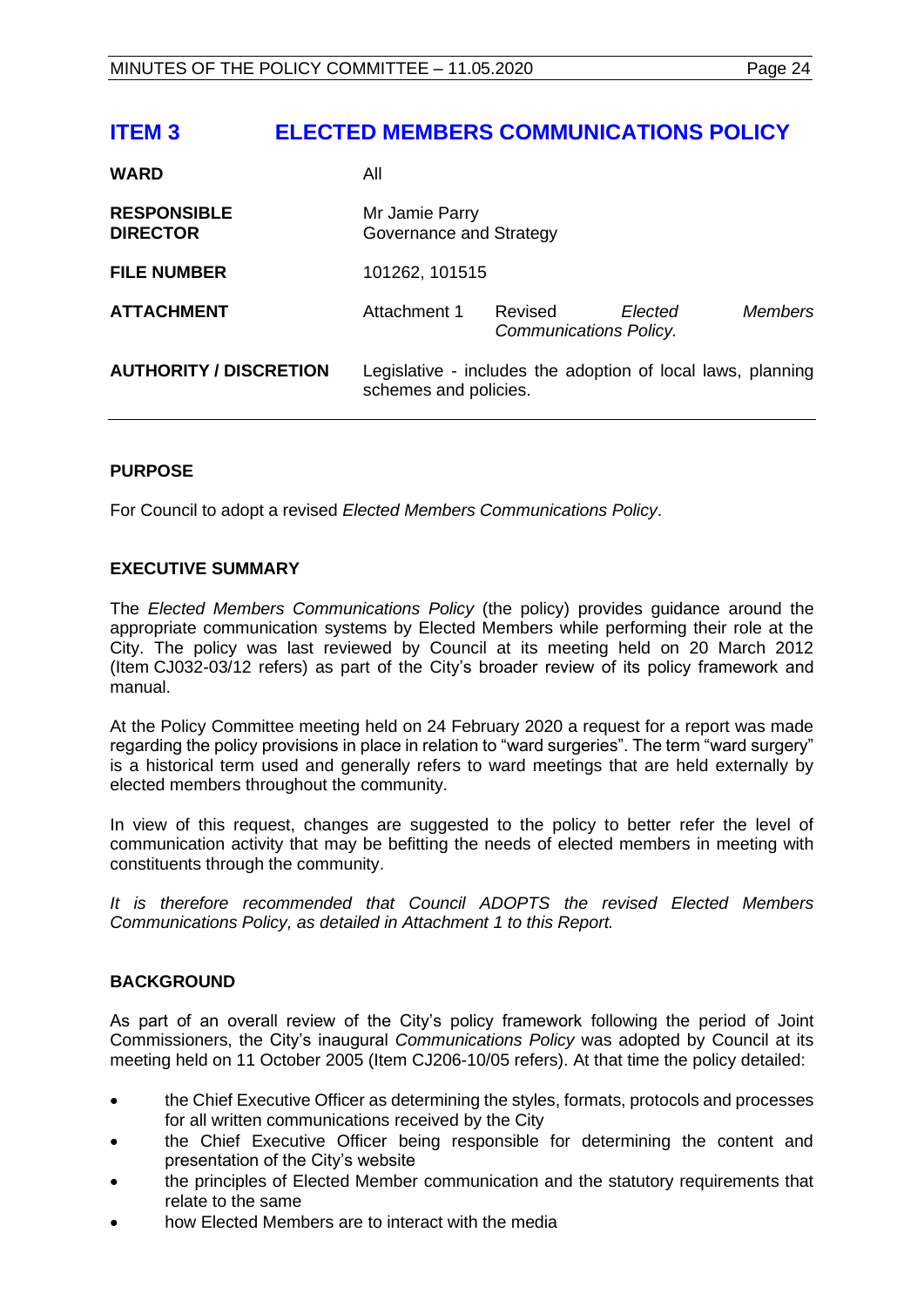- how correspondence of the Mayor and Councillors is to be treated
- electronic correspondence for Elected Members and the use of information technology supplied by the City
- access to information held by the City.

The policy has been reviewed over time and was last reviewed by Council at its meeting held on 20 March 2012 (Item CJ032-03/12 refers) as part of the City's broader review of its policy framework and manual. The review included incorporating Elected Member communication matters detailed in other policies into one succinct policy, as well as some other minor amendments.

At the Policy Committee meeting held on 24 February 2020 a request for a report was made regarding the policy provisions in place in relation to "ward surgeries". The term "ward surgery" is a historical term used and generally refers to external ward meetings that are held externally by elected members throughout the community. In the main, the policy provides for matters allowing elected members to meet with electors and residents in their Ward, and the various administrative arrangements that are in place to facilitate such meetings.

## **DETAILS**

In view of the request made at the Policy Committee meeting held on 24 February 2020, amendments are suggested to section 3.6 of the policy. In the main the changes include the following:

- Rewording the section from "Elected Member Availability" to "Ward Meetings" to better reflect an understanding of the provisions within the section.
- Provide that three external Ward meetings are available per Ward each financial year, for the respective Ward Councillors and the Mayor to meet with members of the public in that Ward. This would allow a fair opportunity for the Mayor and each Ward Councillor to select a time and meeting place that may be conducive to the desires of each respective Elected Member. The current policy provision currently allows six in total, being one for each Ward.
- Remove the need for budget provisions for local newspaper advertisements and reflect such meetings will be communicated through the City's relevant social media platform, website and *Joondalup Voice* insert. Such changes will minimise operational costs for the placement of advertising, which is currently around \$350 per *Joondalup Times*  advert. Notwithstanding effective communication will still occur, considering the City currently has over 38,500 followers on its Facebook site and targeted / boosted Facebook feeds can be accommodated for a fraction of the cost of traditional advertising mediums.
- In view of the intent within the City's *Elections Caretaker Policy,* highlight ward meetings will not be arranged within three months of a local government election day. This will minimise any criticism or perception that elected members may be using City resources for election purposes.

The revised policy is detailed in Attachment 1 to this Report.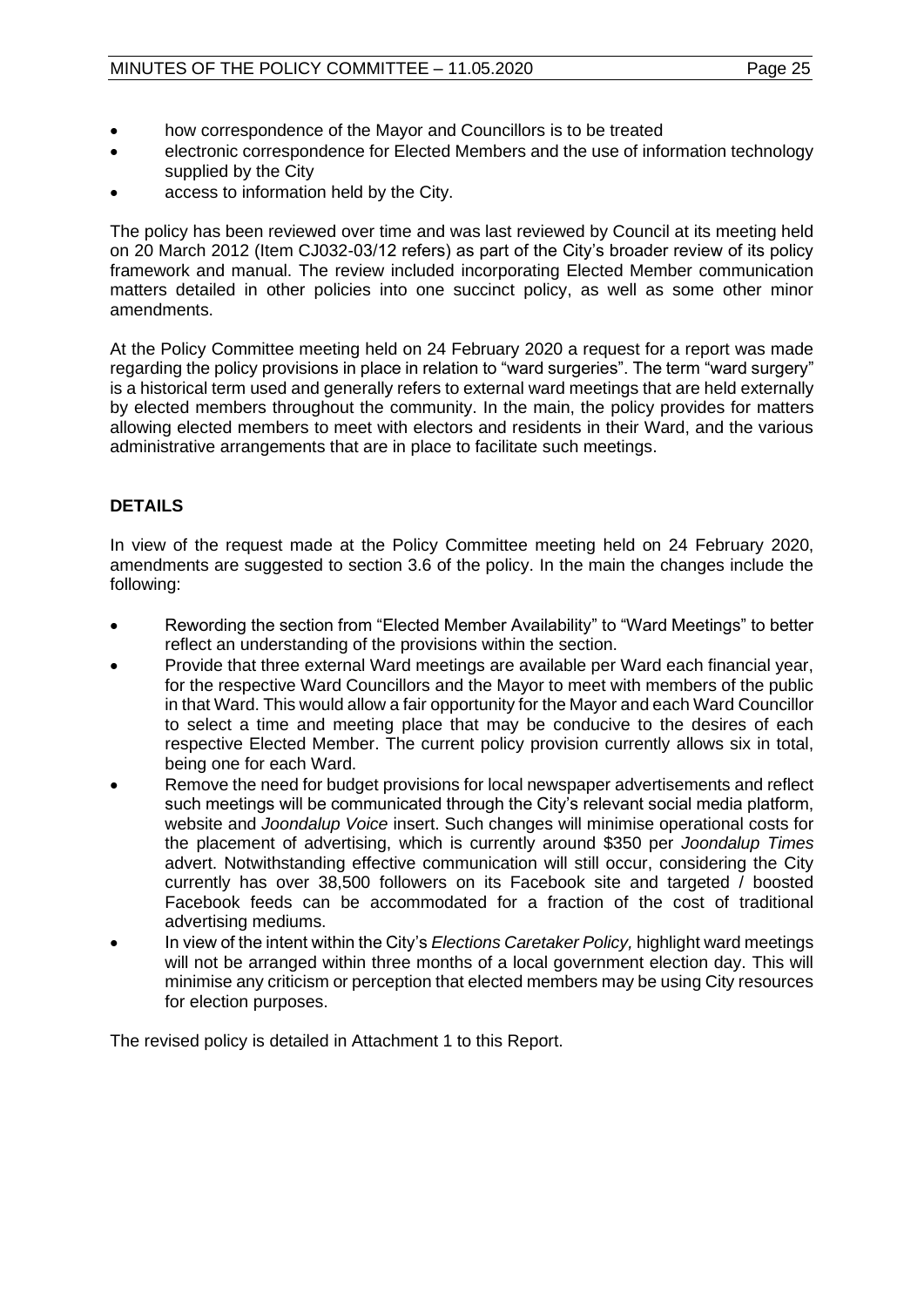## **Issues and options considered**

Council can either:

- adopt the revised *Elected Members Communications Policy* as presented
- adopt the revised *Elected Members Communications Policy* with further amendments or
- not adopt the revised *Elected Members Communications Policy.*

## **Legislation / Strategic Community Plan / policy implications**

| Legislation                     | Local Government Act 1995.<br>Local Government (Rules of Conduct) Regulations 2007.<br>State Records Act 2000.<br>Freedom of Information Act 1992.<br>City of Joondalup Code of Conduct for Employees, Elected<br>Members and Committee Members. |
|---------------------------------|--------------------------------------------------------------------------------------------------------------------------------------------------------------------------------------------------------------------------------------------------|
| <b>Strategic Community Plan</b> |                                                                                                                                                                                                                                                  |
| <b>Key theme</b>                | Governance and Leadership.                                                                                                                                                                                                                       |
| <b>Objective</b>                | Effective Representation.                                                                                                                                                                                                                        |
| <b>Strategic initiative</b>     | Ensure the elected body has a comprehensive understanding<br>of its roles and responsibilities.                                                                                                                                                  |
| <b>Policy</b>                   | Elected Members Communications Policy.<br>Records Management Policy.<br>Elections Caretaker Policy.                                                                                                                                              |

## **Risk management considerations**

Should effective and detailed communication arrangements not be specified for elected members, there could be risk associated with elected members contravening legislative provisions around their conduct.

## **Financial/budget implications**

There are no financial implications associated with the adoption of the revised policy. Any costs associated with the new ward meeting arrangements can be accommodated in existing operational budgets.

## **Regional significance**

Not applicable.

## **Sustainability implications**

Not applicable.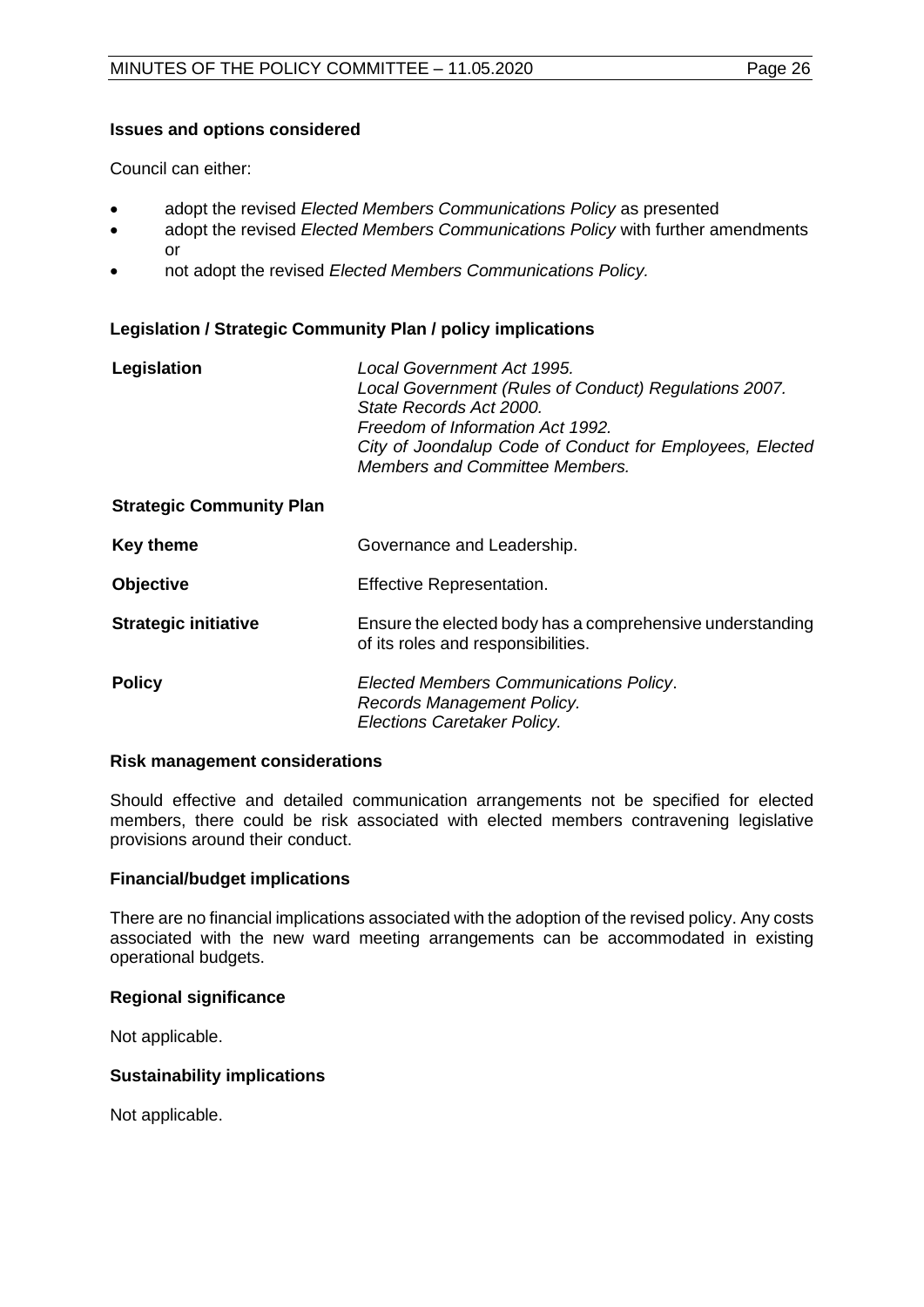## **Consultation**

Not applicable.

## **COMMENT**

Members of the public are not prevented from interacting with the City's administration, elected members, or the Council (through the public interaction mechanisms afforded to them at Briefing Sessions and Council meetings) should they have concern with a particular issue or activity of the local government. Local governments continually engage with their communities through various consultation and engagement processes where members of the community can also have their opinions and views heard. This level of public access is somewhat not afforded to the community in other spheres of government as local government is often referred to the 'closest to the community'.

Notwithstanding any additional activities that assist with elected members engaging with the community, should be supported and in terms of an Elected Member performing their legislative role – that is representing the interests of electors, ratepayers and residents for the City's district.

## **VOTING REQUIREMENTS**

Simple Majority.

*Cr Thompson left the electronic meeting at 6.50pm and returned at 6.51pm.*

*Cr Poliwka left the electronic meeting at 6.55pm.*

## **MOVED Mayor Jacob, SECONDED Cr May that Council ADOPTS the revised** *Elected Members Communications Policy* **as detailed in Attachment 1 to this Report.**

## **The Motion was Put and CARRIED (7/0)**

**In favour of the Motion:** Cr Hamilton-Prime, Mayor Jacob, Crs Chester, Fishwick, Hollywood, Jones and May.

*Appendix 3 refers*

*To access this attachment on electronic document, click here: [Attach3agnPOLICY200504.pdf](http://www.joondalup.wa.gov.au/files/committees/POLI/2020/Attach3agnPOLICY200504.pdf)*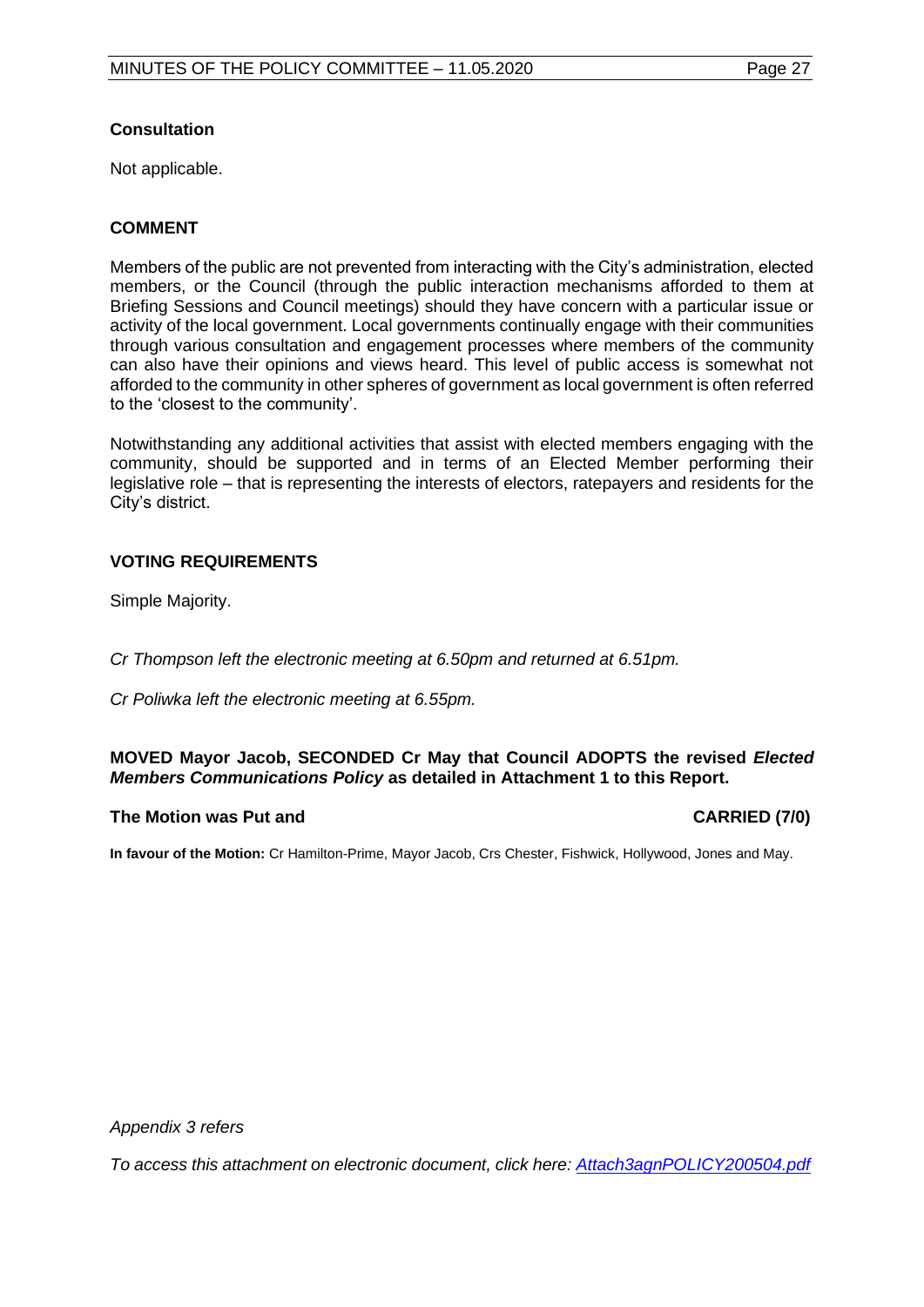## <span id="page-27-0"></span>**ITEM 4 DRAFT REVISED ALFRESCO ACTIVITIES LOCAL PLANNING POLICY**

| <b>WARD</b>                           | Αll                                                       |                                                                                                   |
|---------------------------------------|-----------------------------------------------------------|---------------------------------------------------------------------------------------------------|
| <b>RESPONSIBLE</b><br><b>DIRECTOR</b> | Ms Dale Page<br><b>Planning and Community Development</b> |                                                                                                   |
| <b>FILE NUMBER</b>                    | 03360, 101515                                             |                                                                                                   |
| <b>ATTACHMENTS</b>                    | Attachment 1<br>Attachment 2                              | <b>Current Alfresco Activities Policy</b><br>Revised Alfresco Activities Local Planning<br>Policy |
|                                       | Attachment 3                                              | Draft Alfresco Activities Self-Assessment<br>Checklist                                            |
| <b>AUTHORITY / DISCRETION</b>         | schemes and policies.                                     | Legislative - includes the adoption of local laws, planning                                       |

## **PURPOSE**

For Council to consider a draft revised *Alfresco Activities Local Planning Policy* for the purposes of public advertising.

## **EXECUTIVE SUMMARY**

At its meeting held on 12 December 2017 (CJ96-12/17 refers), Council requested that the City investigates opportunities to stimulate and encourage employment in the hospitality and tourism sectors within the City of Joondalup. Subsequently, a report was presented to Council on 16 October 2018 (CJ170-10/18 refers), which proposed certain measures to expand on the initiatives the City is currently undertaking to stimulate tourism ventures. One of these measures included the possibility of changing the regulations and licensing arrangements applicable to alfresco activities to encourage this form of development.

Currently, development (planning) approval is required for all alfresco activities and this approval must be renewed every three years. In accordance with Council's resolution, the City's current *Alfresco Activities Policy* (Attachment 1 refers) has been reviewed to:

- simplify and streamline the approval process for businesses seeking to operate alfresco activities within the City of Joondalup
- provide greater flexibility in the way alfresco activity can be conducted
- exempt alfresco activities that comply with specific policy provisions, from the need to obtain planning approval.

In addition to a planning approval, alfresco operators also need to obtain an outdoor eating permit, which is governed by the *Local Government and Public Property Local Law 2014*. Currently, both the planning approval and outdoor eating permit need to be approved by the City (and conditions of approval met) prior to commencing the alfresco activities.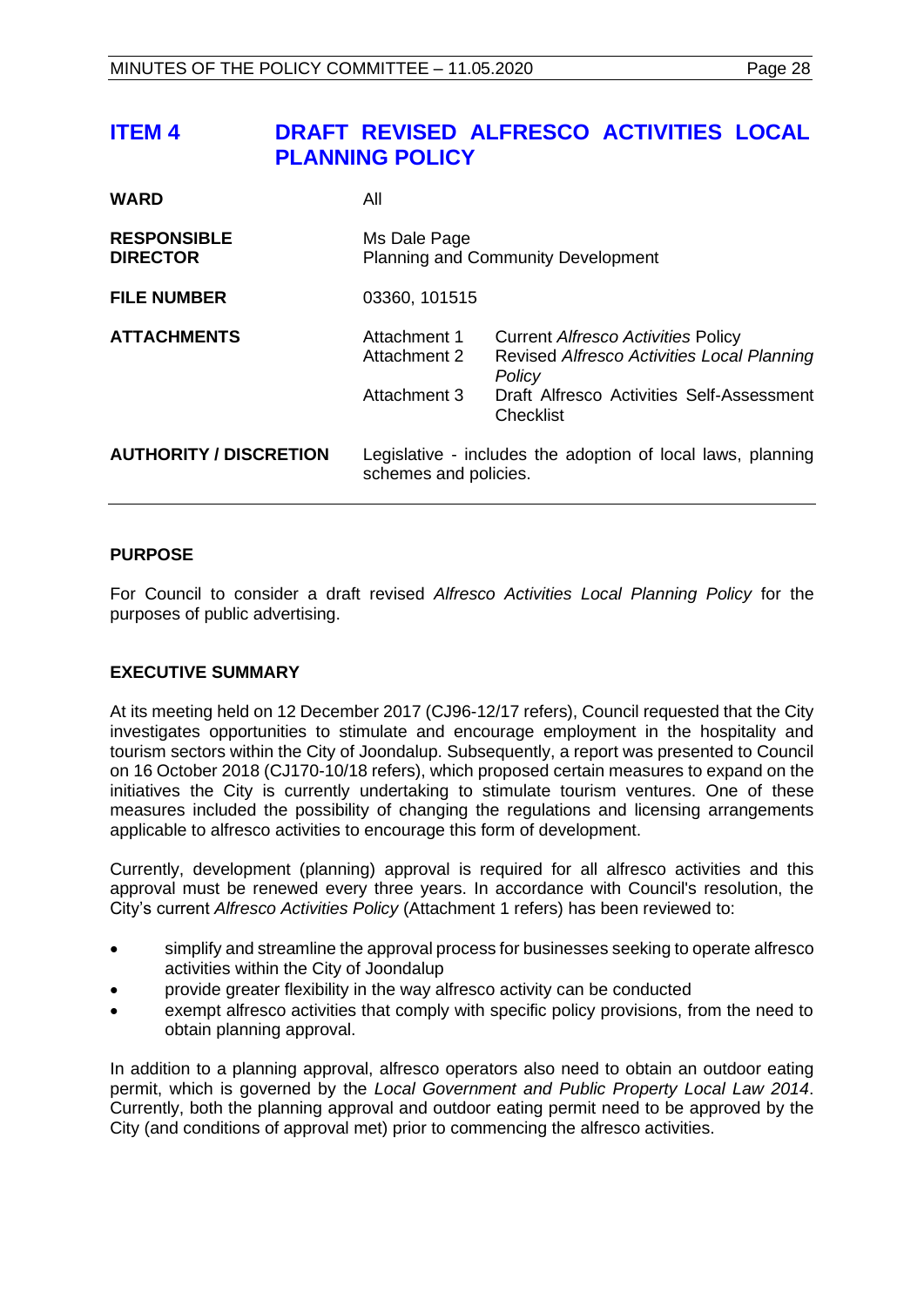Under the proposed changes there may be instances where only an outdoor eating permit is needed prior to commencing.

It is recommended that Council supports the draft revised *Alfresco Activities Local Planning Policy* (Attachment 2 refers) for the purposes of consultation for a period of 21 days.

## **BACKGROUND**

Alfresco activities include the consumption of food and/or beverages by the public, generally within the verge area next to an existing food business. Alfresco activities can add vibrancy and contribute to creating a greater sense of place.

Currently, planning approval is required for all alfresco activities in the City of Joondalup, and that approval is required to be renewed every three years. The assessment of planning applications for alfresco activities is undertaken against the City's current *Alfresco Activities Policy*. The policy contains provisions that aim to maintain pedestrian and vehicle safety, whilst allowing businesses to utilise public areas to increase vibrancy and choice for residents and visitors.

The current *Alfresco Activities Policy* includes provisions related to the following:

- Where alfresco areas can be located in the street verge.
- Managing the potential impact on amenity of the streetscape.
- The type of tables and chairs permitted in the alfresco area.
- The location, materials, height and size of shelters and shade structures.
- Hazard management and liability implications.
- Operational implications should access to the land be required by a public authority (such as Water Corporation, Western Power, the City, telecommunication providers).

In addition to the requirement for planning approval, operators also need to obtain an outdoor eating permit under the *Local Government and Public Property Local Law 2014*. Both the planning application and outdoor eating permit need to be approved by the City prior to commencing the alfresco activities.

At its meeting held on 12 December 2017 (CJ96-12/17 refers), Council resolved in part:

*"That Council REQUESTS the Chief Executive Officer to prepare a report that examines initiatives which can stimulate opportunities and employment in hospitality and tourism ventures within the City of Joondalup, with the examination of measures including, but not limited to:* 

*1 possible changes to alfresco regulation and licensing including allowances for signage and verge / sidewalk alfresco structures to encourage greater alfresco hospitality provision within the City of Joondalup…"* 

In response to Council's December 2017 resolution, at its meeting held on 16 October 2018 (CJ170-10/18 refers), Council was presented with a further report, which outlined the tourism and hospitality related initiatives currently being undertaken by the City and a number of additional potential actions and initiatives to encourage economic development and tourism development in the City of Joondalup. One of these options included the review of the *Alfresco Activities Policy* to investigate exempting alfresco operators from the need for planning approval in certain circumstances.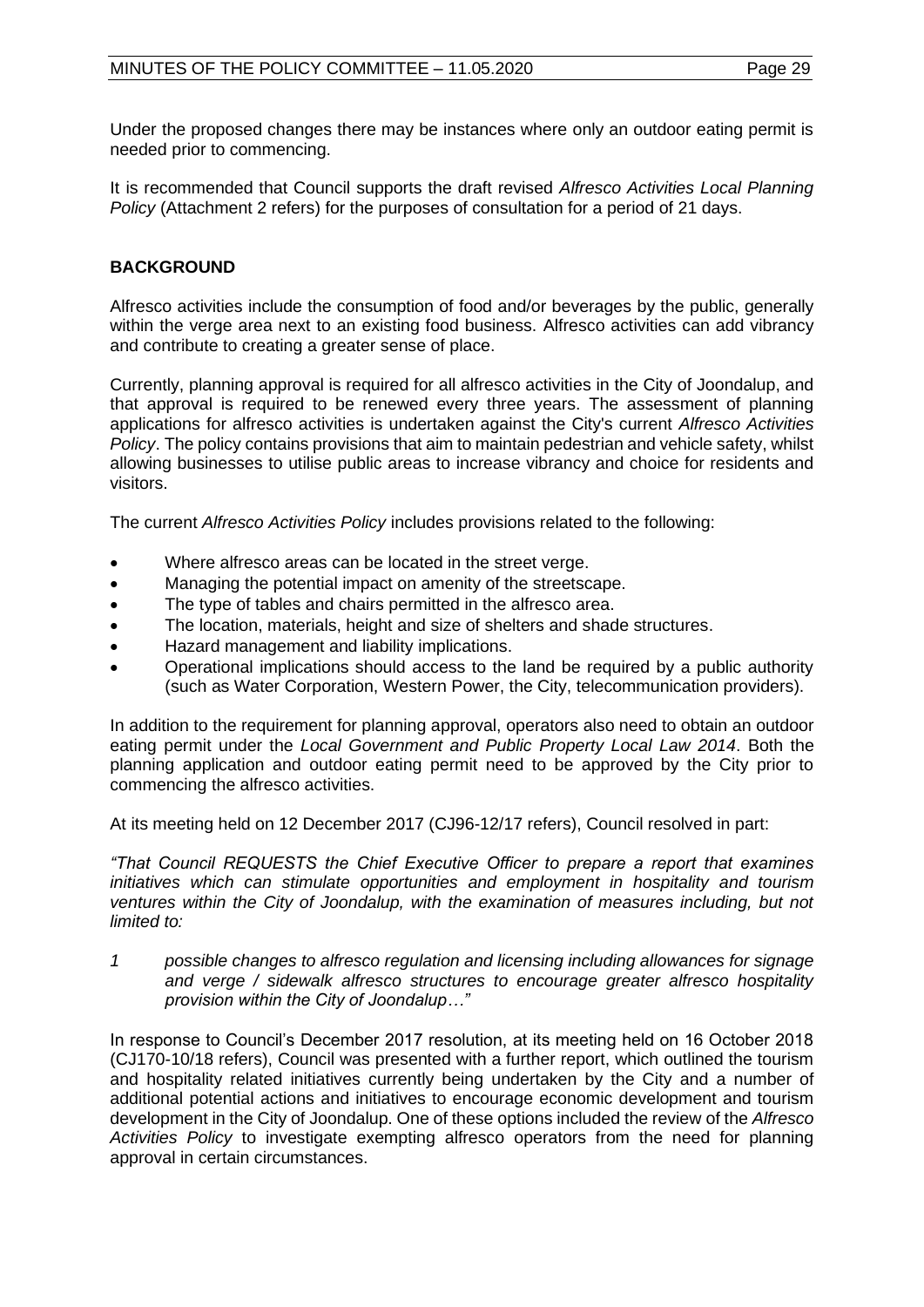## **DETAILS**

The revisions to the *Alfresco Activities Policy* seek to:

- provide a more streamlined and efficient process for businesses to set up alfresco activities through creating a pathway where planning approval may not be required
- provide more flexibility for businesses setting up alfresco activities to create fit-for-purpose spaces that suit the needs of the operator/business and contribute to the character and vibrancy of an area.

## Exemption from planning approval

In accordance with the *Planning and Development (Local Planning Schemes) Regulations 2015* (the Regulations), planning approval is not required for works and uses which are specified as being exempt under a local planning policy.

It is recommended that should a proposed alfresco activity comply with the provisions of the revised *Alfresco Activities Local Planning Policy*, the proposal should be exempt from the need for planning approval. This will assist in reducing delays in commencing alfresco activities on site and reduce costs for the applicant/business by not requiring fees for a planning application.

To determine whether planning approval is required, the applicant will be required to complete a simple Alfresco Activities Self-Assessment Checklist (Attachment 3 refers) to assess compliance with the *Alfresco Activities Local Planning Policy.* This checklist would need to be submitted with the outdoor eating permit application.

If any non-compliance with the *Alfresco Activities Local Planning Policy* or inaccuracies in the applicant's self-assessment are identified when the outdoor eating permit application is assessed by the City, the City would advise that applicant that planning approval would be required prior to commencing operations. Once in operation, should any breach or non-compliance with the *Alfresco Activities Local Planning Policy* be identified by the City, action would be undertaken to ensure compliance with the policy or require the lodgement of a planning application.

Issues associated with safety and public liability will still be addressed through the outdoor eating permit process to ensure these issues are managed appropriately as outlined in further detail below.

## Proposed amendments to the *Alfresco Activities Policy*

The *Alfresco Activities Policy* has been reviewed and a number of amendments are recommended as outlined below.

## *Duplications and invalid planning considerations*

There are a number of requirements under the current *Alfresco Activities Policy* that are either duplications of environmental health requirements and/or are not valid considerations under the planning framework. These include provisions relating to legal liability of operators, the cleanliness/condition of tables and chairs, as well as safety concerns and hazard management issues. The majority, if not all, of these requirements are covered under, and more appropriately controlled by separate legislation, mainly the City's *Local Government and Public Property Local Law 2014* and dealt with through the outdoor eating permit process. It is therefore recommended that these provisions be removed from the revised *Alfresco Activities Policy*.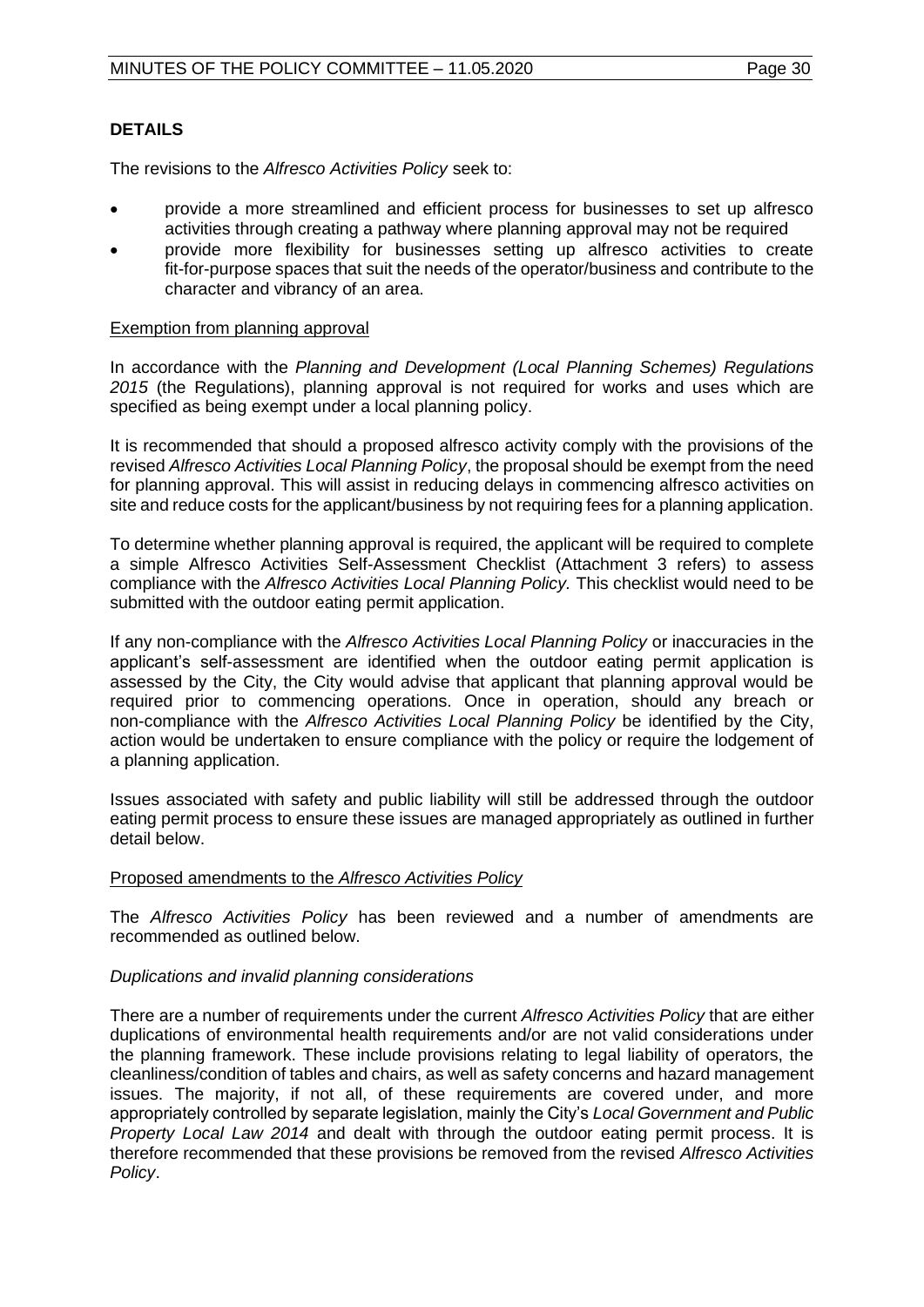## *Planter boxes*

Under the current *Alfresco Activities Policy*, planter boxes are required to be supplied and installed by the City in the approved alfresco areas. This was considered appropriate as part of the *Alfresco Activities Policy review* in October 2009 as a means to provide a level of cohesion and consistency in the appearance of alfresco dining areas. It was intended that the planter boxes would be provided by the City and maintained by the operator; however, due to cost, management and administrative issues, this initiative has never been fully implemented.

It is recommended that the provisions regarding planter boxes are removed to allow operators greater flexibility to determine their own needs in respect to temporary barriers and furniture, consistent with the requirements off the revised *Alfresco Activities Local Planning Policy*. It should be noted that the revised policy still allows for businesses to include planter boxes in the alfresco area, however these would need to be provided and maintained by the operator.

## *Furniture and structures*

Under the current policy, permanent structures can be considered within the verge subject to a set of specific criteria. Permanent structures can have implications from a maintenance and accessibly perspective for utility/service provides where underground infrastructure is located within the verge. There are also potential implications should any upgrades or maintenance works be required within the verge or the road carriageway.

It is therefore recommended that the revised policy not permit permanent structures 'as-of-right', to avoid any implications associated with these structures. It is important to note, however, that this would not preclude an operator submitting an application for planning approval for the City to consider any permanent works within the verge on a case-by-case basis.

Instead, the revised policy proposes greater flexibility to allow the use of moveable barriers and umbrellas, together with limited signage on those objects (for example, signs advertising the business or goods and services provided by the business), portable tables and chairs and other seating/dining furniture.

#### *Alfresco zones*

The current policy includes maximum alfresco zone widths under clause 5.1. For general alfresco locations (Figure 1) the maximum width of any alfresco zone is 2.5 metres. Alfresco activities along Lakeside Drive (Figure 2) are restricted to a maximum width of 4 metres.

It is recommended that these maximum alfresco zone widths are removed, as the size is generally restricted by the width of the verge and the applicable minimum pedestrian and kerbside zones required under the policy. This will provide greater flexibility and ability to provide larger alfresco areas, provided they do not impact on pedestrian and vehicle movement.

## *Minor modifications*

It is recommended that the title of the policy be modified from a 'Council Policy' to a 'Local Planning Policy' consistent with the terminology used under the Regulations. In addition, the Central Walk pedestrian and alfresco zones have been corrected as the minimum width requirements are incorrect under the current policy.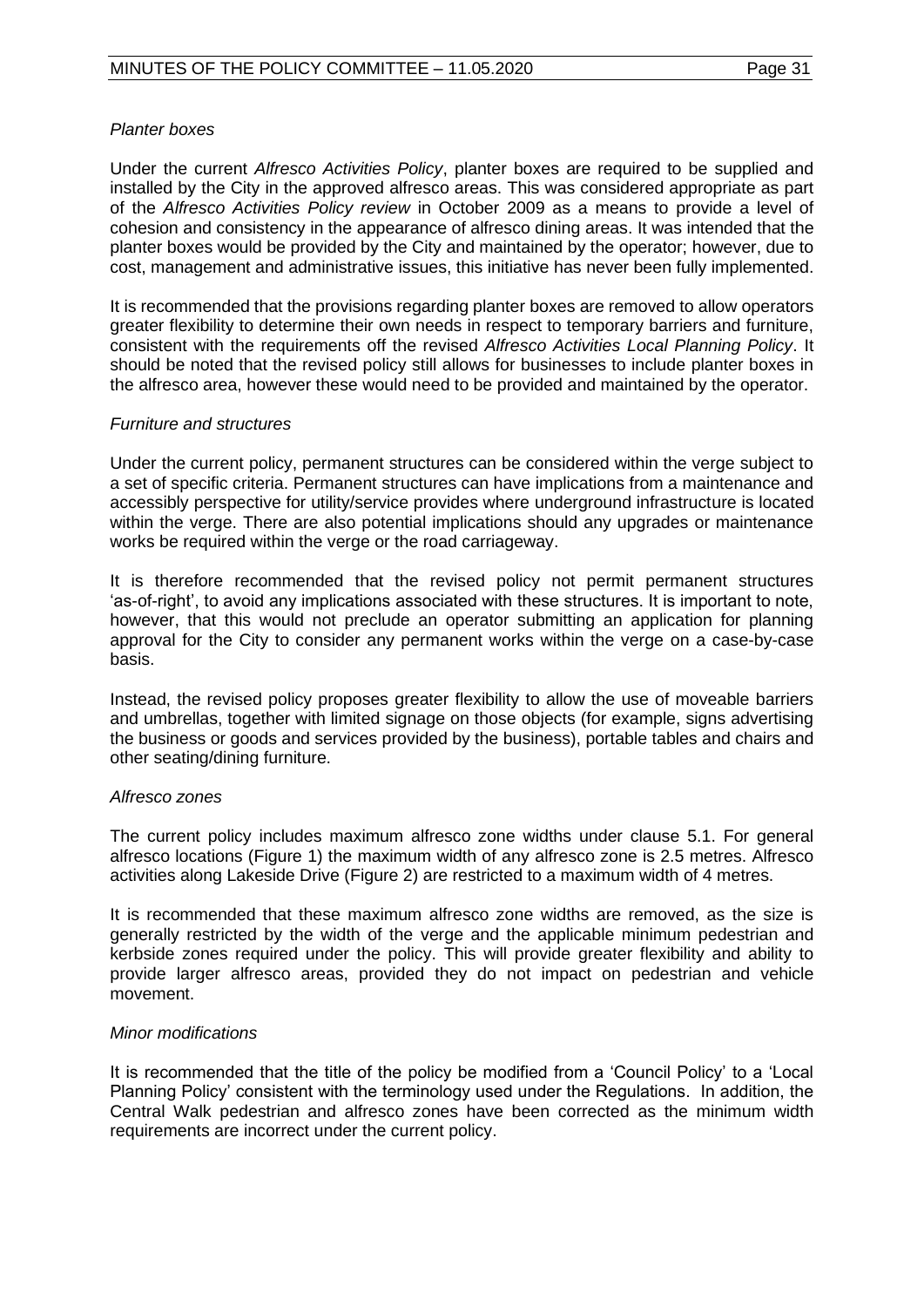## **Issues and options considered**

Council has the option to either:

- advertise the draft revised *Alfresco Activities Local Planning Policy*, without modifications
- advertise the revised *Alfresco Activities Local Planning Policy*, with modifications or
- not support the advertising of the revised *Alfresco Activities Local Planning Policy*.

## **Legislation / Strategic Community Plan / Policy implications**

| Legislation | Metropolitan Region Scheme.                                   |
|-------------|---------------------------------------------------------------|
|             | Local Planning Scheme No. 3.                                  |
|             | Planning and Development (Local Planning Schemes) Regulations |
|             | 2015.                                                         |

#### **Strategic Community Plan**

| <b>Key theme</b> | <b>Quality Urban Environment.</b> |
|------------------|-----------------------------------|
|------------------|-----------------------------------|

- **Objective** Quality built outcomes.
- **Strategic initiative** Building and landscape is suitable for the immediate environment and reflect community values.
- **Policy** *Alfresco Activities Policy.*

#### **Risk management considerations**

Risks associated with exempting development approval for alfresco activities can be reduced by requiring applicants to complete the Alfresco Activities Self-Assessment Checklist, which will be reviewed by the City as part of the outdoor eating permit application process.

Any alleged non-compliance can be investigated and acted upon by the City should a complaint be received for any alfresco activity which does not comply with the relevant provisions of the revised policy.

## **Financial / budget implications**

There will be a minor loss of revenue, should proposed alfresco activities meet the provisions of the revised policy and not require planning approval.

In the 2018-19 financial year, the City received and approved six planning applications for alfresco activities (including both new and renewal applications). The total fees received for these applications was \$882.00 (\$147.00 per application) and represents 0.1% of the revenue the City received that year from planning applications.

In addition to the planning application fee, an annual outdoor eating permit fee of \$338.00 plus \$34 per square metre applies to all alfresco areas. This outdoor eating permit process and associated fee is not proposed to be changed as part of this policy view. This is a standard fee applicable to all alfresco dining operations under the City's *Schedule of Fees and Charges*.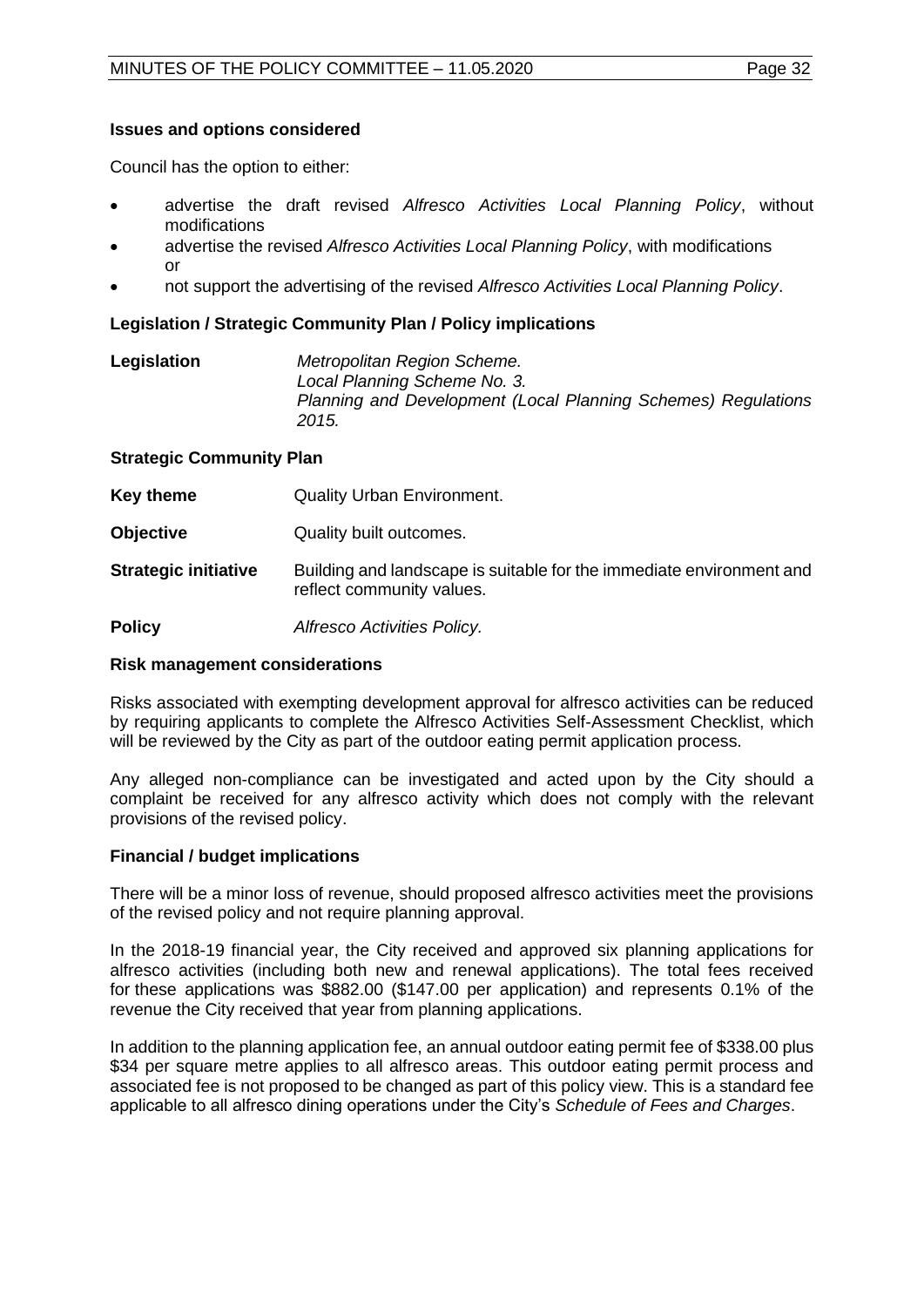In terms of costs associated with public advertising and notice of any final adoption of the revised policy, the approximate cost of this process will be \$1,000.

## **Regional significance**

Not applicable.

## **Sustainability implications**

The revised policy will allow hospitality businesses to adapt and expand, whilst activating the public realm and providing varied dining experiences for visitors and residents. The additional seating and dining areas within these alfresco areas may also assist in the growth of businesses and subsequent employment opportunities.

## **Consultation**

The deemed provisions as set out in the *Planning and Development (Local Planning Scheme) Regulations 2015* require a new policy or major amendment to a policy to be advertised for public comment for a period of not less than 21 days. The revised policy is proposed to be advertised for 21 days as follows:

- a notice published in the local newspaper
- a letter sent to the Joondalup Business Association
- a notice and documents placed on the City's website
- a notice on the City's social media platforms.

If, in the opinion of the City, a local planning policy is inconsistent with any State planning policy, then notice of the proposed policy is to be given to the Western Australian Planning Commission. The revised policy is not considered to be inconsistent with any State planning policy.

#### **COMMENT**

The revised *Alfresco Activities Local Planning Policy* aims to provide clarity as to the City's expectations in respect to alfresco activities from a planning perspective, whilst providing greater flexibility for businesses. It is recommended that Council advertise the revised *Alfresco Activities Local Planning Policy* for public comment for a period of 21 days.

## **VOTING REQUIREMENTS**

Simple Majority.

*Cr Poliwka entered the meeting at 6.58pm.*

## **OFFICER'S RECOMMENDATION**

That Council, in accordance with clauses 3 and 4 of schedule 2 of the Planning and Development (Local Planning Schemes) Regulations 2015, PREPARES and ADVERTISES the revised Alfresco Activities Local Planning Policy, as shown in Attachment 2 to this Report, for a period of 21 days.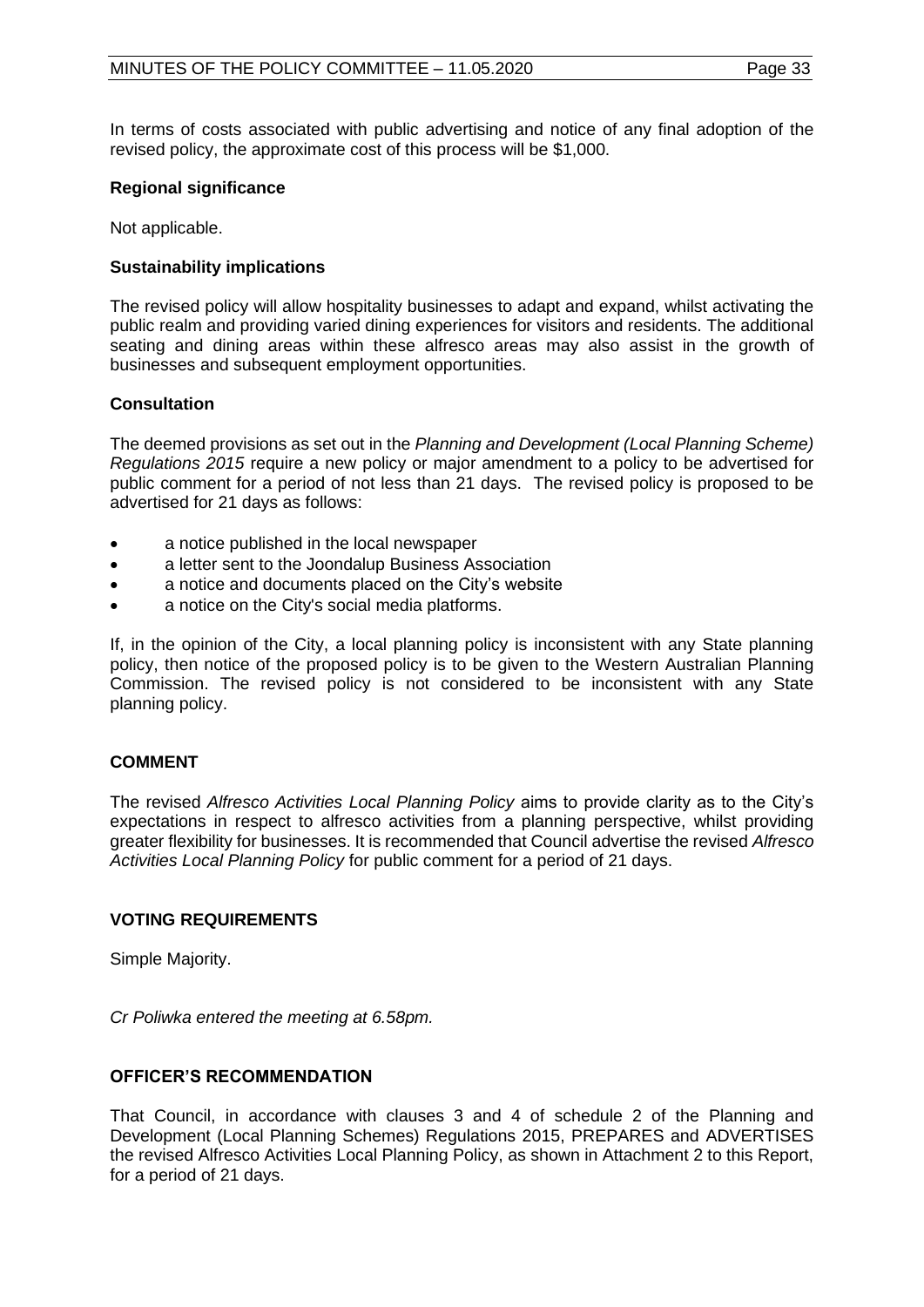**MOVED Cr Hollywood, SECONDED Cr May that Council:**

- **1 in accordance with clauses 3 and 4 of schedule 2 of the Planning and Development (Local Planning Schemes) Regulations 2015, PREPARES and ADVERTISES the revised Alfresco Activities Local Planning Policy, as shown in Attachment 2 to this Report, for a period of 21 days;**
- **2 AGREES business operators needing to commence or expand alfresco activity in response to the State Government's restriction on maximum patron numbers (20) and social distancing requirements for patrons, will be able to conduct such activities on the basis they are considered a temporary use as per clause 61(1)(f) of schedule 2 of the** *Planning and Development (Local Planning Schemes) Regulations 2015* **until the State Government's restrictions are lifted and the alfresco activity is no longer required, or until the revised** *Alfresco Activities Local Planning Policy* **is finalised;**
- **3 AGREES the temporary alfresco activity detailed in part 2 above, will need to adhere to the draft Alfresco Activities checklist at Attachment 3 to this Report.**

## **The Motion was Put and CARRIED (7/0)**

**In favour of the Motion:** Cr Hamilton-Prime, Mayor Jacob, Crs Chester, Fishwick, Hollywood, Jones and May.

*To access this attachment on electronic document, click her[e: Attach4agnPOLICY200504.pdf](http://www.joondalup.wa.gov.au/files/committees/POLI/2020/Attach4agnPOLICY200504.pdf)*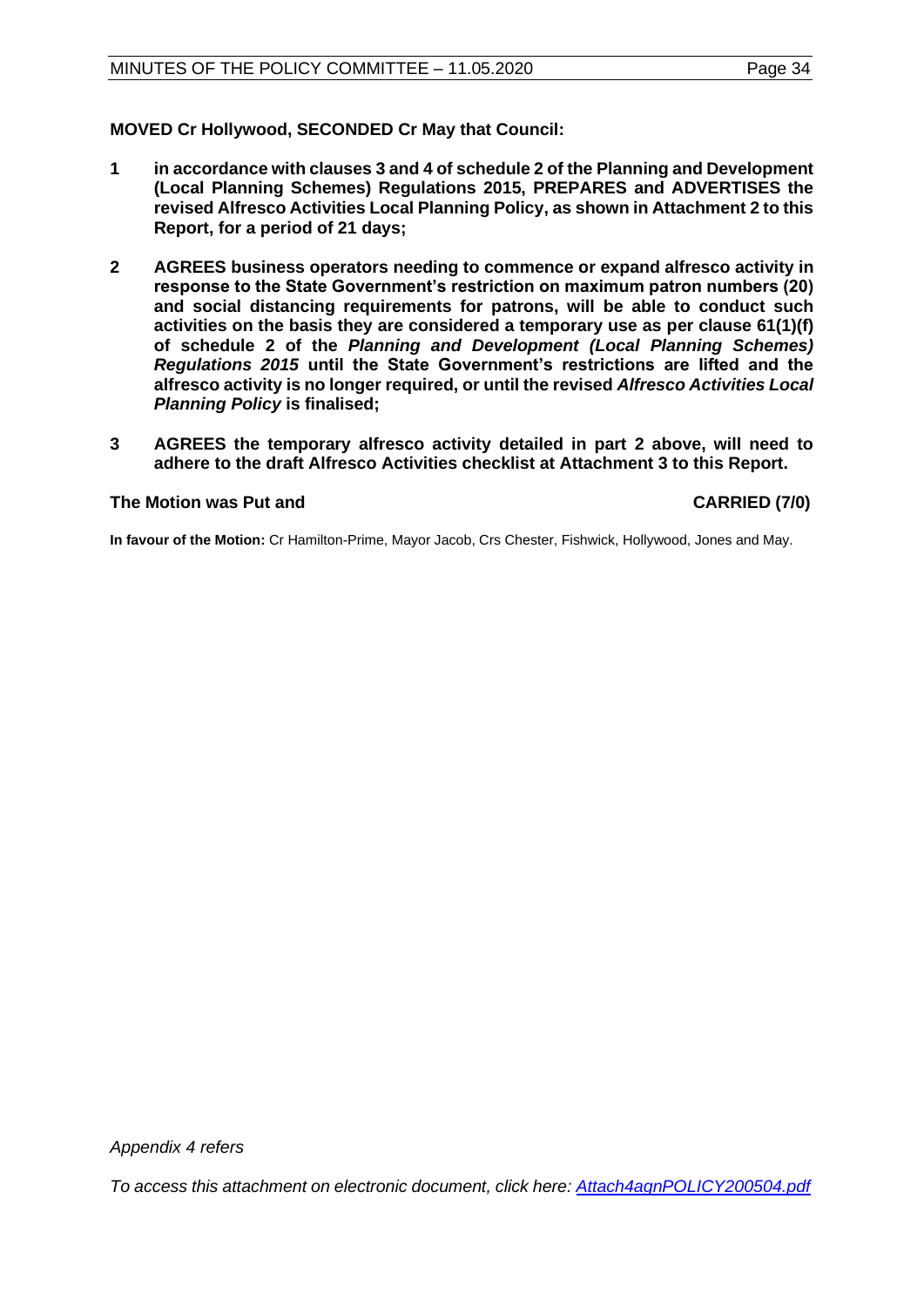## <span id="page-34-0"></span>**ITEM 5 AMENDMENT TO PURCHASING POLICY**

| <b>WARD</b>                           | All                                                                                  |                                    |
|---------------------------------------|--------------------------------------------------------------------------------------|------------------------------------|
| <b>RESPONSIBLE</b><br><b>DIRECTOR</b> | Mr Mat Humfrey<br><b>Corporate Services</b>                                          |                                    |
| <b>FILE NUMBER</b>                    | 09763, 101515                                                                        |                                    |
| <b>ATTACHMENT</b>                     | Attachment 1                                                                         | <b>Purchasing Policy - Amended</b> |
| <b>AUTHORITY / DISCRETION</b>         | Legislative - includes the adoption of local laws, planning<br>schemes and policies. |                                    |

## **PURPOSE**

For Council to consider and adopt the proposed amendments to the City's *Purchasing Policy*.

## **EXECUTIVE SUMMARY**

The City's *Purchasing Policy* has been reviewed in light of legislative changes to the *Local Government (Functions and General) Regulations 1996* that took effect from 9 April 2020. These changes formed part of a larger suite of legislative amendments promulgated by the State Government in response to the challenge of the COVID-19 pandemic.

The primary legislative change affecting the *Purchasing Policy* is the raising of the tender threshold to \$250,000.

*It is recommended that Council ADOPTS the revised Purchasing Policy forming Attachment 1 to this Report.* 

## **BACKGROUND**

On 9 April 2020, the State Government gazetted a number of legislative amendments that impacted on local governments. Among a number of changes made to the *Local Government Act 1995* and attendant regulations, a change was effected to the *Local Government (Functions and General) Regulations 1996* that raised the threshold for public tenders to be invited.

The amendments to the *Purchasing Policy* give effect to this change and also a minor correction to an existing protocol title referenced in the policy.

## **DETAILS**

The *Local Government (Functions and General) Regulations 1996* (the Regulations) were amended on 9 April 2020 as part of wider legislative changes effected by the State Government in response to the crises arising from the COVID-19 pandemic.

Regulation 11(1) of the Regulations has been amended by raising the threshold at which a local government is required to invite public tenders before entering into goods or services contracts to \$250,000 (previously \$150,000).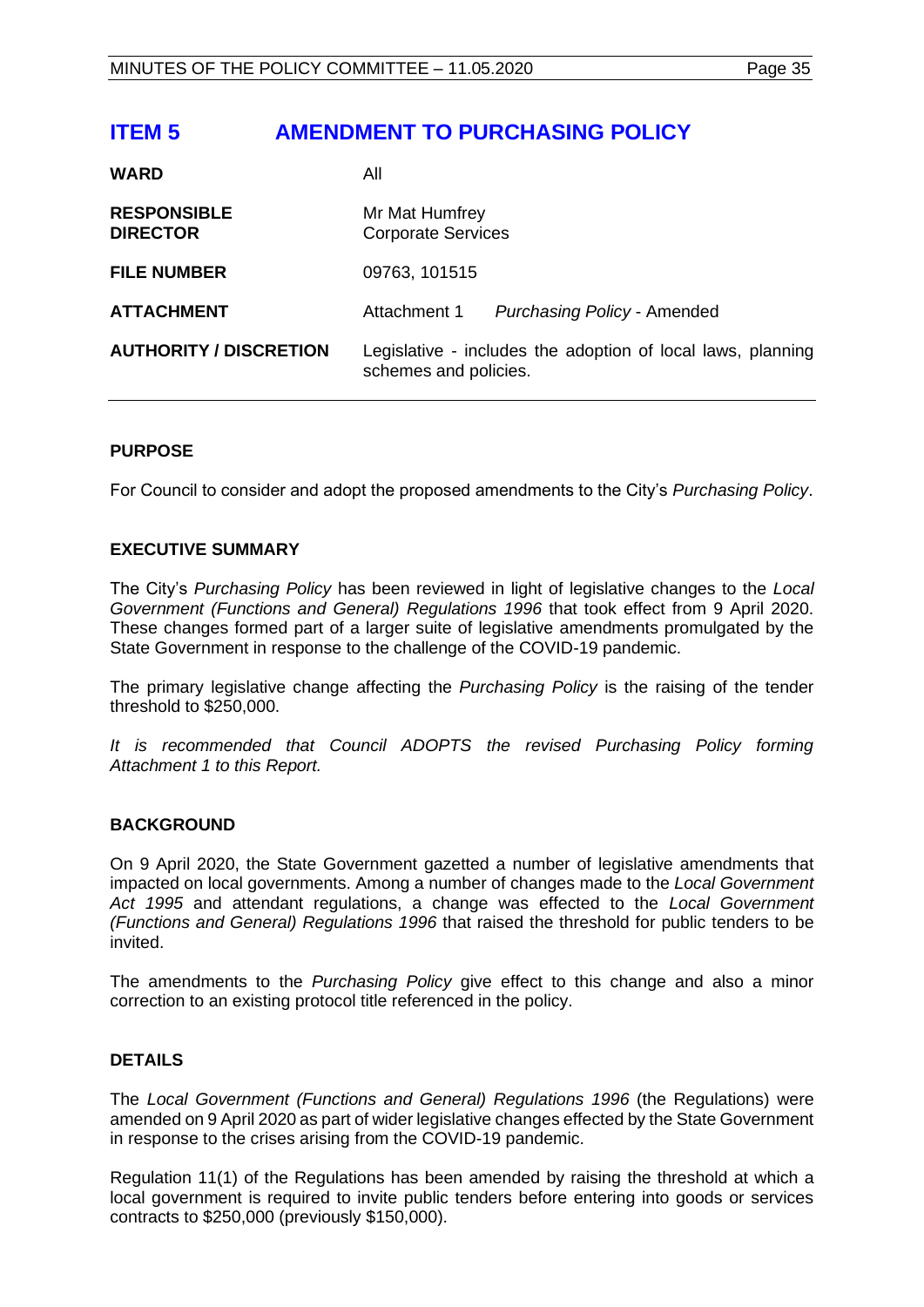Regulation 11(1) now states:

*"Tenders are to be publicly invited according to the requirements of this Division before a local government enters into a contract for another person to supply goods or services if the consideration under the contract is, or is expected to be, more, or worth more, than \$250,000 unless subregulation (2) states otherwise.".*

This brings the tender threshold for WA local governments into line with State Government departments and agencies and better facilitates local government ability to undertake procurement in response to the challenges expected to be produced by the COVID-19 pandemic.

It is therefore proposed to amend the City's *Purchasing Policy* to stipulate the threshold at which the City is required to invite public tenders as \$250,000, in line with the recent change to legislation.

It is also proposed to amend the quotation requirements in the policy for procurement values less than \$250,000 by requiring a minimum of three written quotations with full specifications using quotation documents in accordance with purchasing protocols for expected consideration from \$50,000 to \$250,000 (currently \$50,000 to \$150,000), in line with the proposed increase in the tender threshold within the policy.

It is noted that regulation 11A(1) of the Regulations currently prescribes that a local government is required to adopt a purchasing policy for procurement of goods or services where consideration under a contract is expected to be \$150,000 or less.

This regulation has not been amended to reflect the change regulation 11A(1). It is expected that this may have occurred by the time this report is tabled before the Policy Committee.

The City has received advice from the Department of Local Government, Sport and Cultural Industries that the proposed amendment to the quotation thresholds in the policy can proceed in the meantime.

In addition to the changes arising from the amendment to the Regulations, the City also identified a minor correction to a Purchasing Protocol referred to in the policy, namely the *Purchasing Goods and Services under Panel Contracts*. This should read the *Purchasing Goods and Services under Panels of Pre-Qualified Suppliers*. This title better aligns with references to "panels of pre-qualified suppliers" elsewhere in the policy document.

## **Legislation / Strategic Community Plan / Policy implications**

**Legislation** *Local Government (Functions and General) Regulations 1996.*

## **Strategic Community Plan**

- **Key theme Governance and Leadership.**
- **Objective Corporate capacity.**
- **Strategic initiative** Continuously strive to improve performance and service delivery across all corporate functions.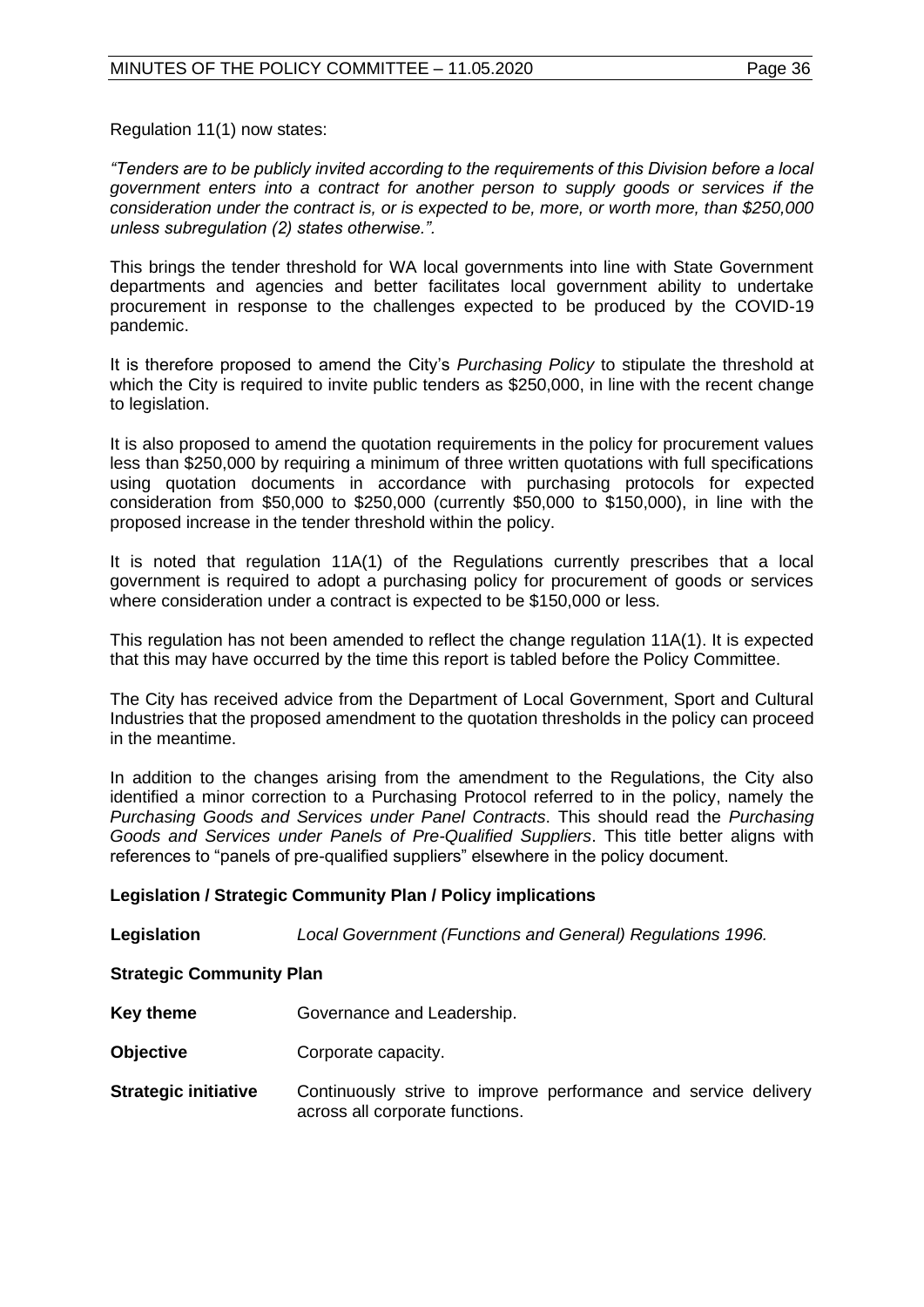## **Risk management considerations**

The amendments are necessary to bring the City's *Purchasing Policy* in line with the revised legislation. While the policy can be retained in its current form without giving effect to the legislative updates, the City will be unable to make use of the increased tender threshold. This may result in reduced operational efficiencies and unnecessary use of resources, particularly in the current environment.

## **Financial / budget implications**

Not applicable.

## **Regional significance**

Not applicable.

## **Sustainability implications**

Not applicable.

## **Consultation**

The Department of Local Government, Sport and Cultural Industries was approached for advice regarding amendments to quotation thresholds in the policy ahead of changes to regulation 11A(1) of the *Local Government (Functions and General) Regulations 1996*. The City has been advised that there is no prohibition against the City amending quotation thresholds to accommodate higher tender threshold ahead of any amendments to this Regulation.

## **COMMENT**

The proposed updates to the *Purchasing Policy* are driven primarily by the changes to the *Local Government (Functions and General) Regulations 1996*. The City cannot give effect to these changes without amending the policy accordingly.

## **VOTING REQUIREMENTS**

Simple Majority.

*Cr Jones left the electronic meeting at 7.10pm and returned at 7.13pm.*

*The Director Planning and Community Development left the electronic meeting at 7.12pm and returned at 7.14pm.* 

## **MOVED Cr Fishwick, SECONDED Cr May that Council ADOPTS the amended**  *Purchasing Policy* **forming Attachment 1 to this Report.**

#### **The Motion was Put and CARRIED (7/0)**

**In favour of the Motion:** Cr Hamilton-Prime, Mayor Jacob, Crs Chester, Fishwick, Hollywood, Jones and May.

*Appendix 5 refers*

*To access this attachment on electronic document, click here[: Attach5agnPOLICY200504.pdf](http://www.joondalup.wa.gov.au/files/committees/POLI/2020/Attach5agnPOLICY200504.pdf)*